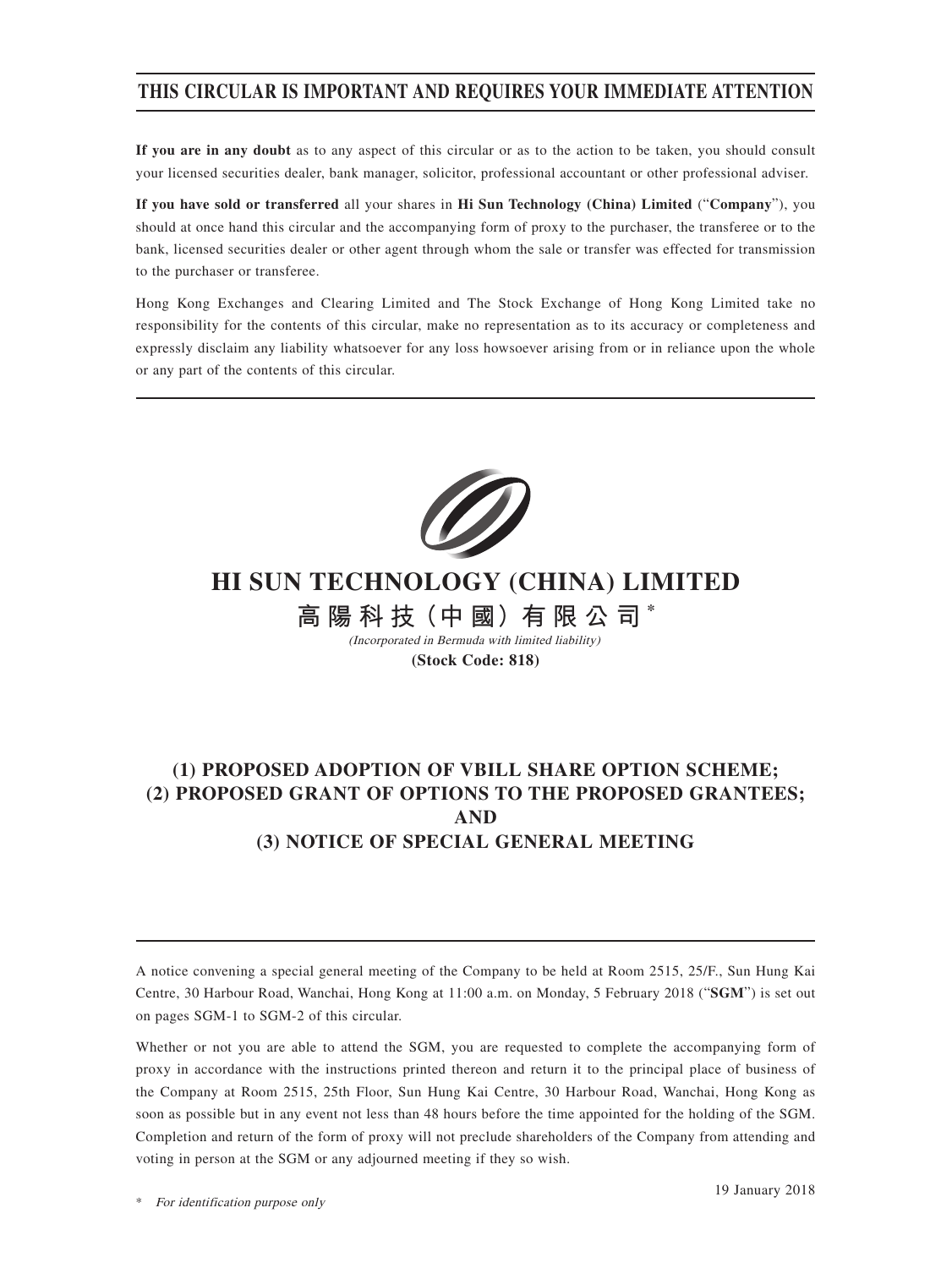# **CONTENTS**

## Page

|                                                                              | $\overline{1}$ |
|------------------------------------------------------------------------------|----------------|
|                                                                              | .5             |
| Appendix – Summary of principal terms of the VBill Share Option Scheme  [-1] |                |
|                                                                              | SGM-1          |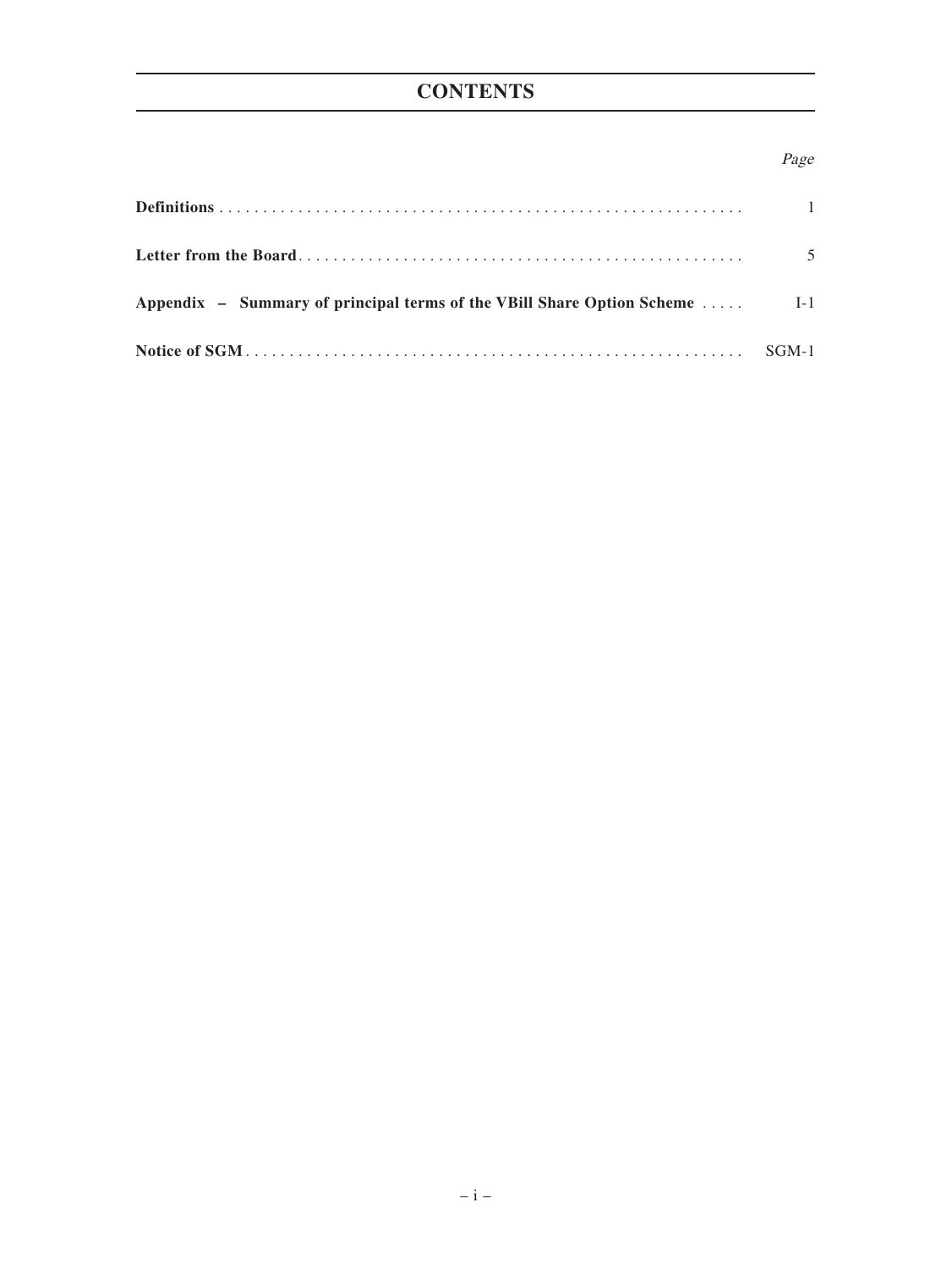In this circular other than the SGM Notice, unless the context otherwise requires, the following expressions shall have the following respective meanings:

| "associate"         | has the meaning ascribed to it in the Listing Rules                                                                                                                                                                                                                                                              |
|---------------------|------------------------------------------------------------------------------------------------------------------------------------------------------------------------------------------------------------------------------------------------------------------------------------------------------------------|
| "Board"             | the board of Directors                                                                                                                                                                                                                                                                                           |
| "Board of VBill"    | the board of directors of VBill from time to time or its duly<br>authorised committee for the purpose of administering the<br>VBill Share Option Scheme                                                                                                                                                          |
| "Bye-laws"          | the bye-laws of the Company as may be amended from time<br>to time                                                                                                                                                                                                                                               |
| "Business Day"      | a working day other than Saturdays, Sundays and public<br>holidays under the laws of the PRC, and a trading day of<br>the Stock Exchange                                                                                                                                                                         |
| "Chongqing Jiexing" | 重慶結行移動商務有限公司, a limited liability company<br>incorporated in the PRC and is accounted for as a wholly-<br>owned subsidiary of the Company and is principally<br>engaged in the value-added telecommunication business<br>with major focus on payment related solutions and services<br>in the PRC                |
| "close associate"   | has the meaning ascribed to it in the Listing Rules                                                                                                                                                                                                                                                              |
| "Company"           | Hi Sun Technology (China) Limited, a company<br>incorporated in Bermuda with limited liability, the shares of<br>which are listed on the Main Board of the Stock Exchange                                                                                                                                        |
| "connected person"  | has the meaning ascribed to it in the Listing Rules                                                                                                                                                                                                                                                              |
| "date of grant"     | in respect of an Option, subject to the conditions as set<br>out in the Appendix to this circular and the approval of the<br>Directors and Shareholders (if required), the date on which<br>the Board of VBill resolves to make an offer of that Option<br>to the Participant, which date must be a Business Day |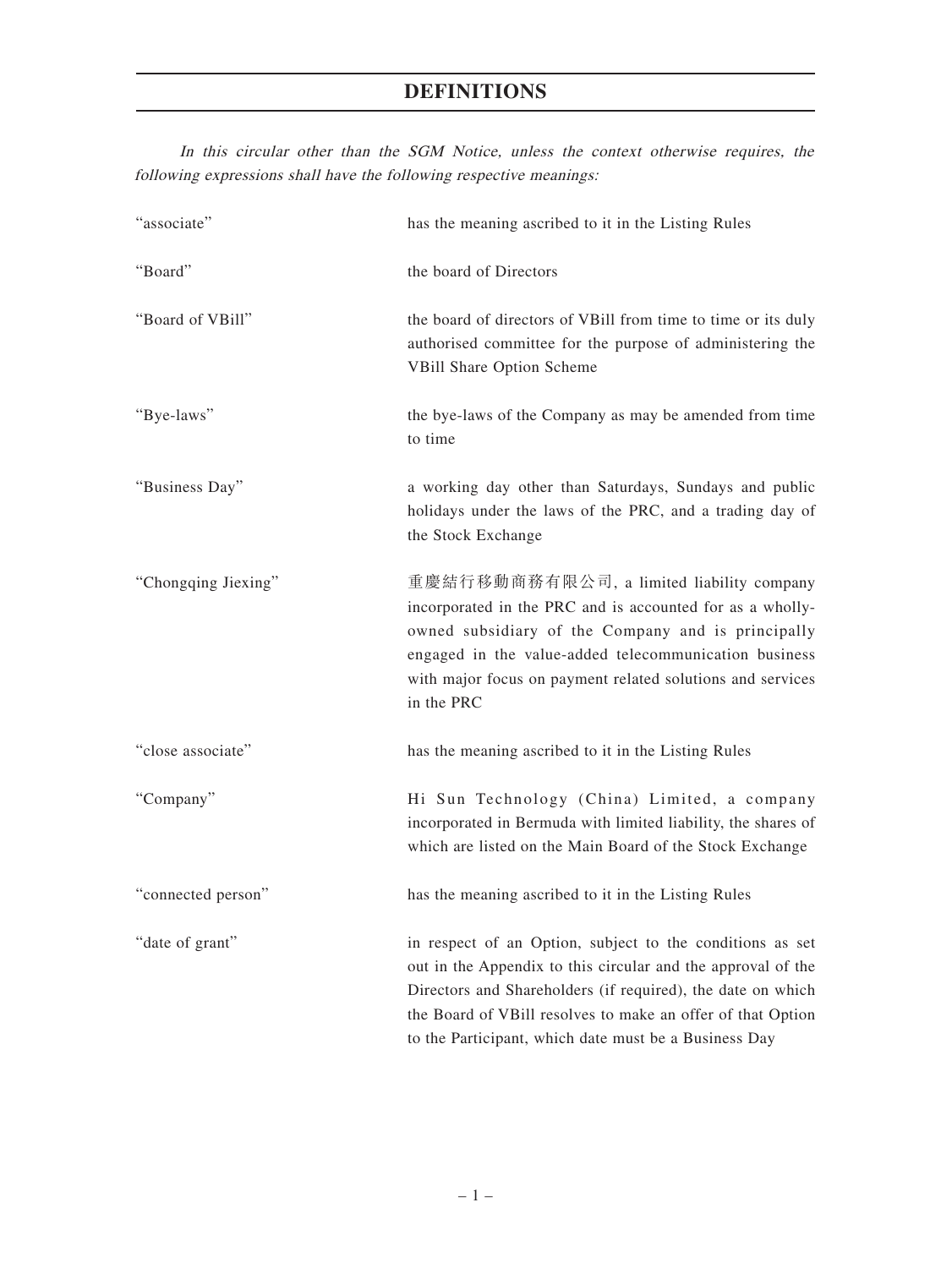| " $Directory$ "               | director(s) of the Company                                                                                                                                                                                                                                                                                                |
|-------------------------------|---------------------------------------------------------------------------------------------------------------------------------------------------------------------------------------------------------------------------------------------------------------------------------------------------------------------------|
| "Effective Date"              | the date on which the VBill Share Option Scheme becomes<br>unconditional in accordance with the terms of the VBill<br>Share Option Scheme                                                                                                                                                                                 |
| "Enlarged Registered Capital" | the maximum registered capital of VBill upon exercise of<br>the Options by the Proposed Grantees in full                                                                                                                                                                                                                  |
| "Exercise Date"               | has the meaning as ascribed to it under the paragraph<br>headed "18. RANKING OF OPTION INTERESTS" in the<br>Appendix to this circular                                                                                                                                                                                     |
| "Exercise Period"             | in respect of any particular Option, the period within which<br>the Option must be exercised as determined and notified by<br>the Board of VBill to the Grantee at the time of making the<br>offer of an Option, which shall not be beyond 5 years from<br>the date of grant                                              |
| "Grantee"                     | any Participant who accepts the offer of an Option in<br>accordance with the terms of the VBill Share Option<br>Scheme, or (where the context so permits) any person who<br>is entitled to any such Option in consequence of the death<br>of the original Grantee, or the legal personal representative<br>of such person |
| "Group"                       | the Company and its subsidiaries                                                                                                                                                                                                                                                                                          |
| "Hong Kong"                   | the Hong Kong Special Administrative Region of the PRC                                                                                                                                                                                                                                                                    |
| "Individual Limit"            | has the meaning as ascribed to it under the paragraph<br>headed "8. MAXIMUM ENTITLEMENT OF EACH<br>PARTICIPANT" in the Appendix to this circular                                                                                                                                                                          |
| "Latest Practicable Date"     | 15 January 2018, being the latest practicable date prior<br>to the printing of this circular for ascertaining certain<br>information contained herein                                                                                                                                                                     |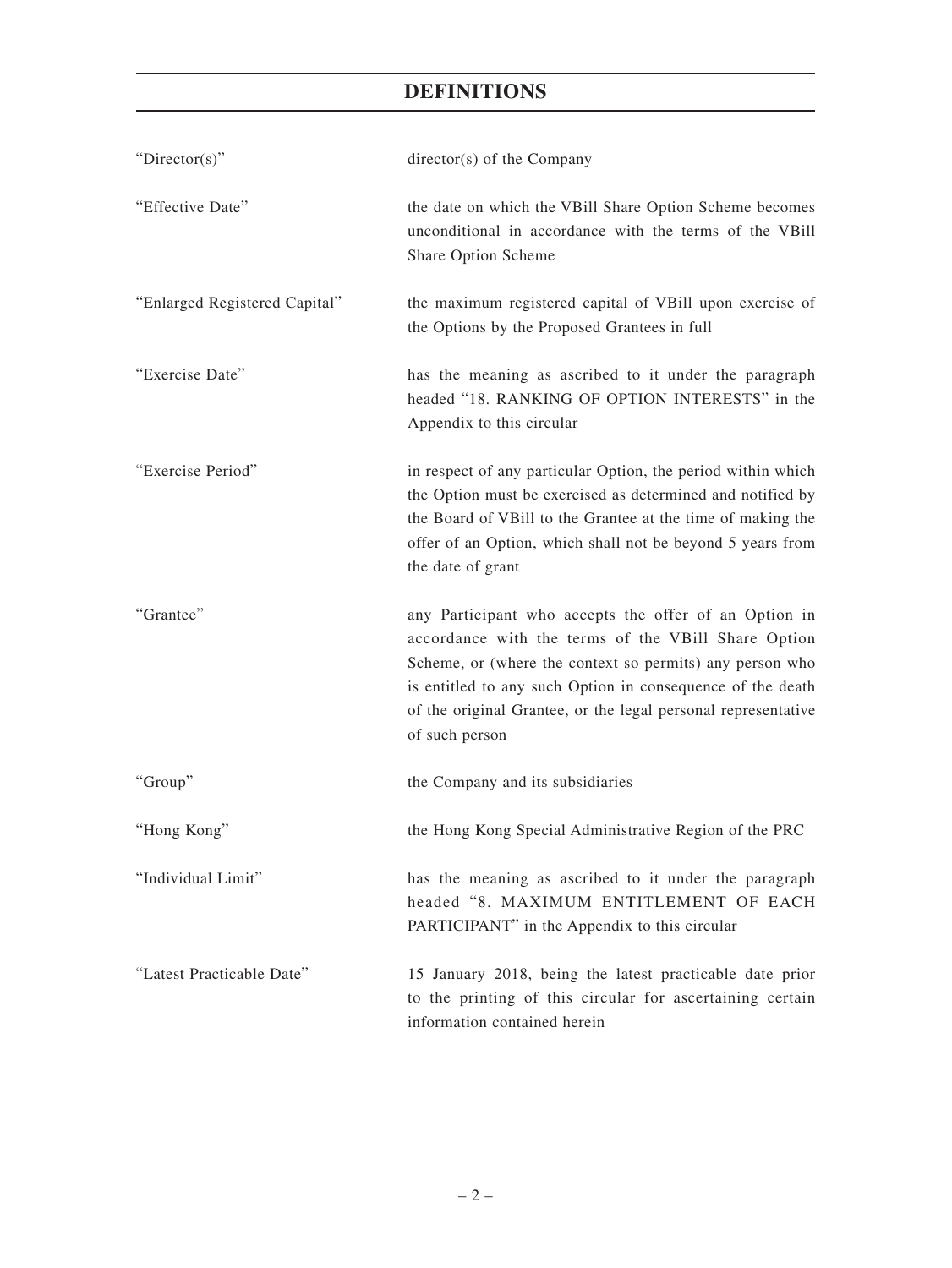| "Listing Rules"      | the Rules Governing the Listing of Securities on the Stock<br>Exchange                                                                                                                       |
|----------------------|----------------------------------------------------------------------------------------------------------------------------------------------------------------------------------------------|
| "Mr. Guo"            | Mr. Guo Yi, one of the Proposed Grantees                                                                                                                                                     |
| "Mr. Li"             | Mr. Li Huimin, one of the Proposed Grantees                                                                                                                                                  |
| "Mr. Shen"           | Mr. Shen Zheng, one of the Proposed Grantees                                                                                                                                                 |
| "Option(s)"          | the option(s) granted or to be granted to the eligible<br>Participants under the VBill Share Option Scheme                                                                                   |
| "Option Interests"   | the equity interest of VBill to be held by the Grantees<br>pursuant to the exercise of the Options                                                                                           |
| "Participants"       | any directors, supervisors, general managers and other<br>employees of any member of the VBill Group                                                                                         |
| "PRC"                | the People's Republic of China                                                                                                                                                               |
| "Proposed Grantees"  | Mr. Shen, Mr. Li and Mr. Guo collectively                                                                                                                                                    |
| "Registered Capital" | the registered capital of VBill from time to time                                                                                                                                            |
| "RMB"                | Renminbi, the lawful currency of the PRC                                                                                                                                                     |
| "SGM"                | the special general meeting of the Company to be held at<br>Room 2515, 25th Floor, Sun Hung Kai Centre, 30 Harbour<br>Road, Wanchai, Hong Kong on Monday, 5 February 2018 at<br>$11:00$ a.m. |
| "SGM Notice"         | the notice convening the SGM, which is set out on pages<br>SGM-1 to SGM-2 of this circular                                                                                                   |
| "Share $(s)$ "       | share(s) of $HK$0.0025$ each in the issued share capital of<br>the Company                                                                                                                   |
| "Shareholder(s)"     | holder(s) of the Shares                                                                                                                                                                      |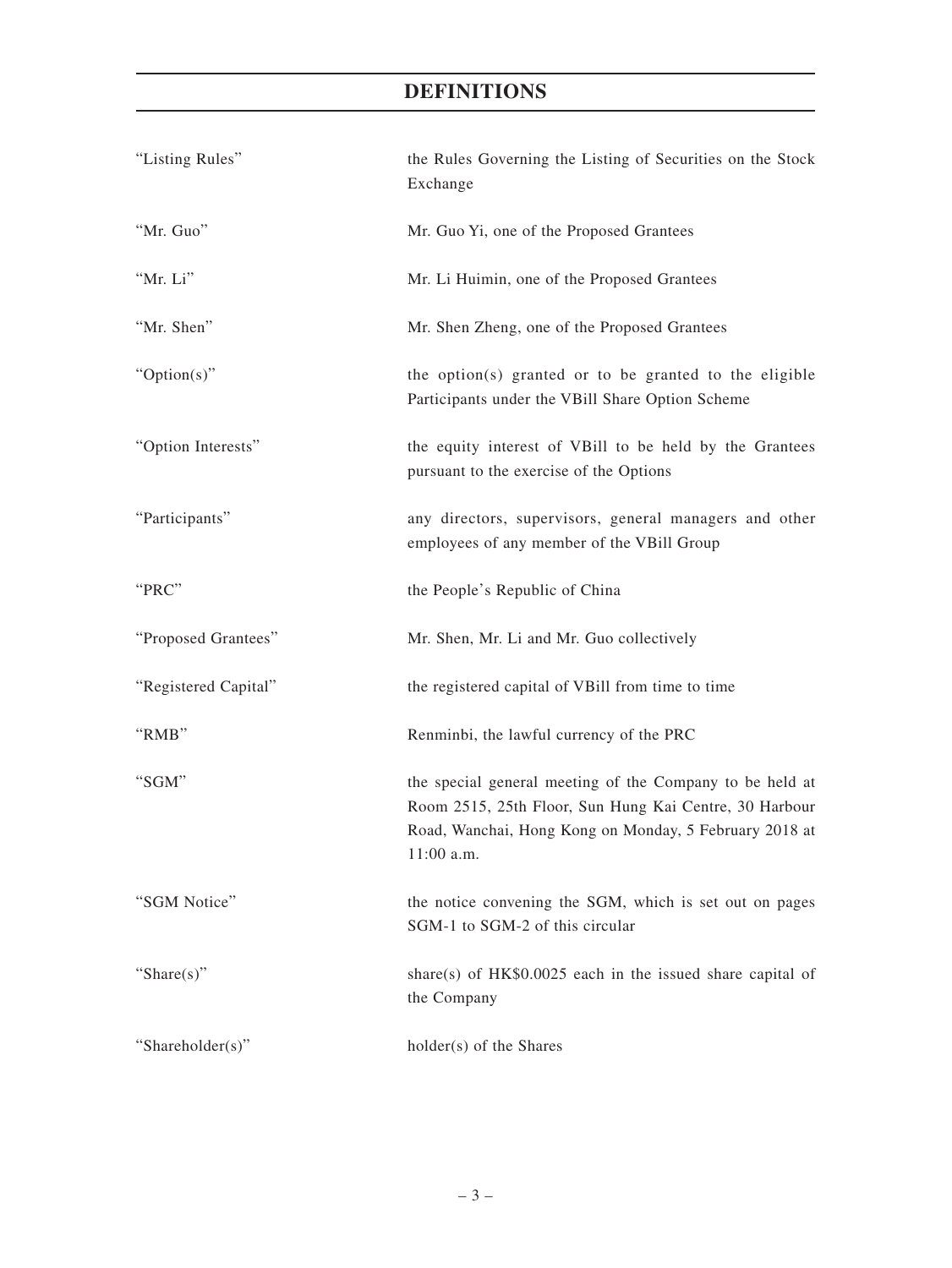| "Stock Exchange"             | The Stock Exchange of Hong Kong Limited                                                                                                                                                                                              |
|------------------------------|--------------------------------------------------------------------------------------------------------------------------------------------------------------------------------------------------------------------------------------|
| "VBill"                      | 隨行付支付有限公司 (unofficial English translation<br>being VBill Payment Co. Ltd.), a limited liability company<br>incorporated in the PRC and owned as to approximately<br>80.04% by Chongqing Jiexing as at the Latest Practicable<br>Date |
| "VBill Group"                | collectively, VBill and its subsidiaries from time to time                                                                                                                                                                           |
| "VBill Scheme Limit"         | has the meaning as ascribed to it under the paragraph<br>headed "7. MAXIMUM AMOUNT OF REGISTERED<br>CAPITAL" in the Appendix to this circular                                                                                        |
| "VBill Scheme Mandate Limit" | has the meaning as ascribed to it under the paragraph<br>headed "7. MAXIMUM AMOUNT OF REGISTERED<br>CAPITAL" in the Appendix to this circular                                                                                        |
| "VBill Share Option Scheme"  | the share option scheme of VBill proposed to be approved<br>by the Shareholders at the SGM, and a summary of its<br>principal terms is set out in the Appendix to this circular                                                      |
| "HK\$"                       | Hong Kong dollars, the lawful currency of Hong Kong                                                                                                                                                                                  |
| $``\%"$                      | per cent.                                                                                                                                                                                                                            |

Note:

For the purpose of this circular, all amounts denominated in RMB have been translated (for information only) into HK\$ using the exchange rate of RMB1.00 to HK\$1.20. No representation is made that any amounts in RMB or HK\$ can be or could have been converted at the relevant dates at the above rates or any other rates at all.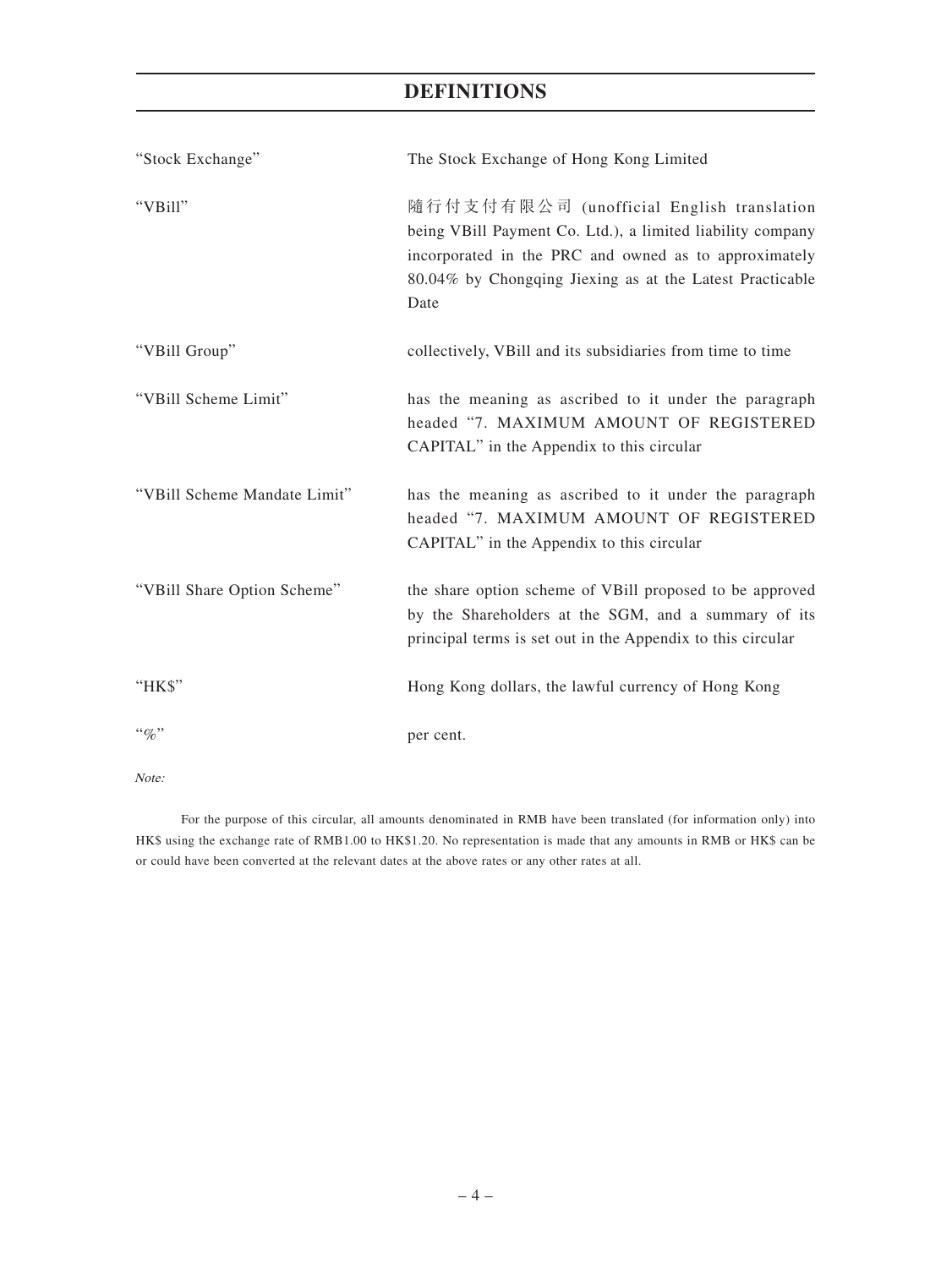

# **HI SUN TECHNOLOGY (CHINA) LIMITED**

**高 陽 科 技(中 國)有 限 公 司 \*** (Incorporated in Bermuda with limited liability)

**(Stock Code: 818)**

**Board of Directors:**

Executive Directors: Mr. Cheung Yuk Fung (Chairman) Mr. Kui Man Chun (Chief Executive Officer) Mr. Xu Wensheng Mr. Li Wenjin Mr. Xu Chang Jun

Independent Non-Executive Directors: Mr. Tam Chun Fai Mr. Leung Wai Man, Roger Mr. Chang Kai-Tzung, Richard

Registered office: Clarendon House 2 Church Street Hamilton HM 11 Bermuda

Head Office and Principal Place of Business: Room 2515, 25th Floor Sun Hung Kai Centre 30 Harbour Road Wanchai Hong Kong

19 January 2018

To the Shareholders

Dear Sir or Madam,

## **(1) PROPOSED ADOPTION OF VBILL SHARE OPTION SCHEME; AND (2) PROPOSED GRANT OF OPTIONS TO THE PROPOSED GRANTEES**

### **1. INTRODUCTION**

The purposes of this circular are to provide you with information regarding the resolutions to be proposed at the SGM and to give you notice of the SGM. At the SGM, resolutions relating to adoption of the VBill Share Option Scheme and the proposed grant of the Options to the Proposed Grantees will be proposed.

\* For identification purpose only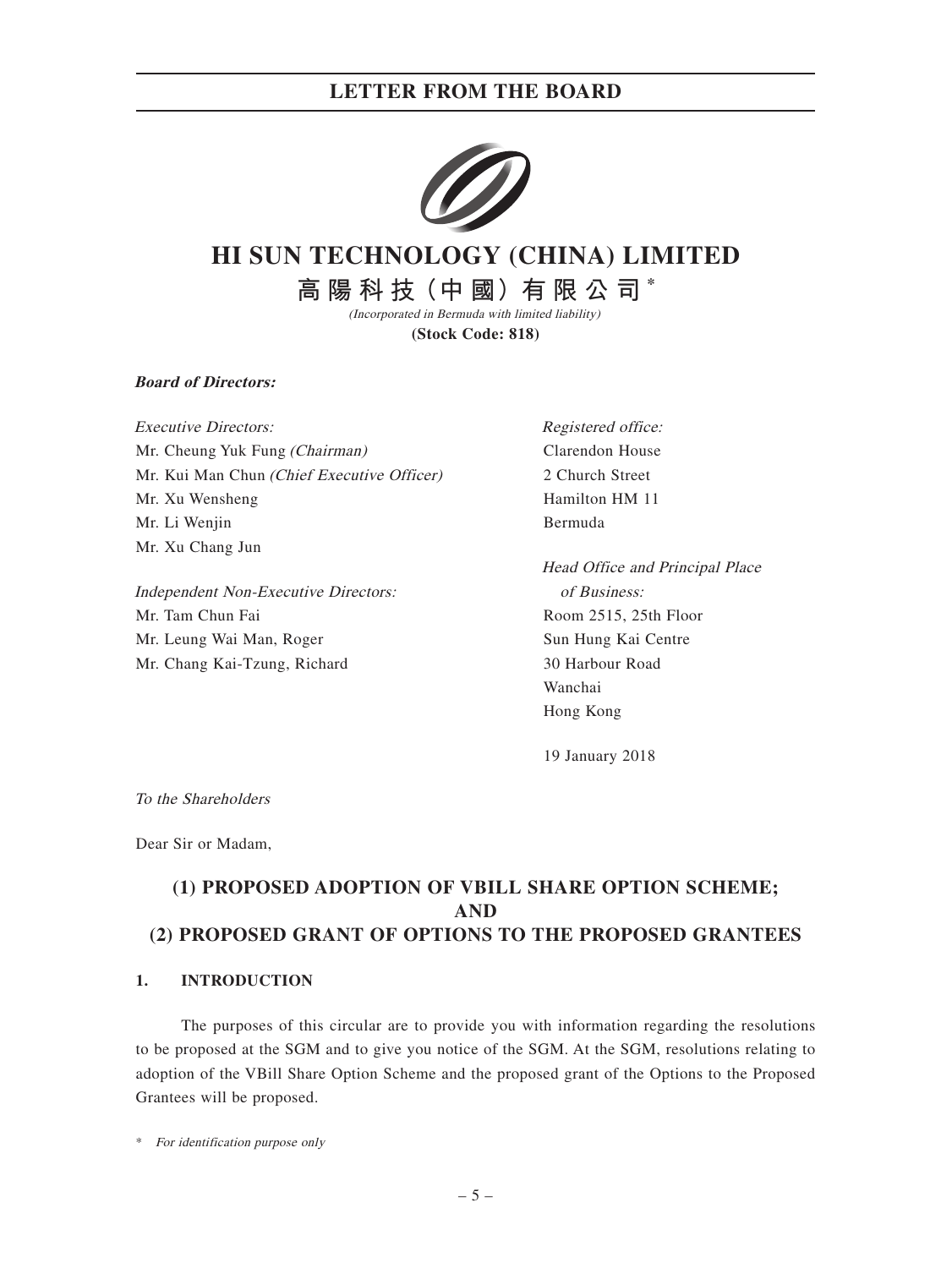#### **2. ADOPTION OF THE VBILL SHARE OPTION SCHEME**

#### **The VBill Share Option Scheme**

On 15 January 2018, the directors and shareholders of VBill passed resolutions to adopt the VBill Share Option Scheme. The VBill Share Option Scheme shall comply with the requirements under Chapter 17 of the Listing Rules and will be subject to approval by the Shareholders at the SGM.

The purpose of the VBill Share Option Scheme is to enable VBill to grant options to selected Participants as incentives or rewards for their contribution or potential contribution to the VBill Group. The Board of VBill considers that the VBill Share Option Scheme will provide the Participants with the opportunity to acquire proprietary interests in VBill and encourage Participants to work towards enhancing the value of equity interests in VBill for the benefit of the VBill Group and its shareholders as a whole. The VBill Share Option Scheme will provide VBill with a flexible means of retaining, incentivising, rewarding, and/or providing benefits to the Participants. Given the different nature of the duties of the employees of various business units of the Group, the Directors believe that the authority given to the Board of VBill under the VBill Share Option Scheme to determine the eligibility of any VBill Share Option Scheme Participant of any Option from time to time based on his or her contribution or potential contribution to the development and growth of the VBill Group on a case by case basis, and specify any minimum holding period and/or performance target at its discretion as conditions in any Option granted will serve to protect the value of VBill and achieve the purpose stated above.

As at the Latest Practicable Date, the Registered Capital is RMB199,900,000. Assuming that there is no change in the Registered Capital between the period from the Latest Practicable Date and the date of the SGM and subject to the conditions mentioned below having been satisfied, the maximum Registered Capital which may be contributed by the grantees upon exercise of all options which may be granted under the VBill Share Option Scheme and any other share option schemes of VBill will be RMB19,990,000, being 10% of the Registered Capital of VBill as at the date of the SGM, unless the Company obtains a fresh approval from Shareholders to renew the 10% limit (i.e. VBill Scheme Mandate Limit), provided that the maximum Registered Capital contributed or to be contributed by the grantees in respect of which options may be granted under the VBill Share Option Scheme together with any options outstanding and yet to be exercised under the VBill Share Option Scheme and any other share option schemes of VBill shall not exceed 30% of the Registered Capital of VBill from time to time (i.e. the VBill Scheme Limit).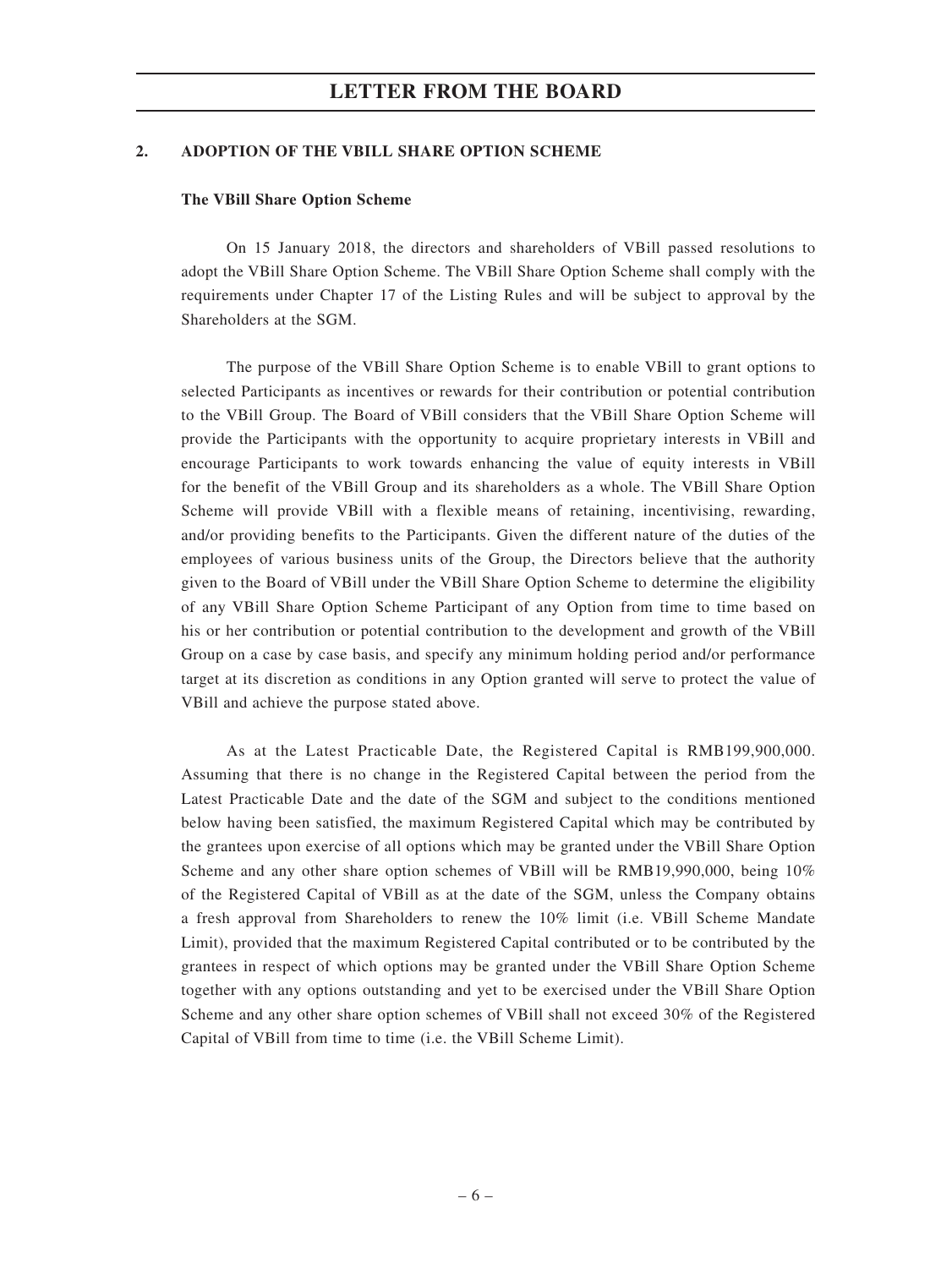#### **Conditions**

The VBill Share Option Scheme shall be effective subject to the fulfilment and satisfaction of the following conditions:

- (i) all necessary consents, waivers and permits (if any) required to be obtained by VBill (including but not limited to the directors and shareholders of VBill) in accordance with the constitutional documents of VBill and all applicable law having been obtained; and
- (ii) the Shareholders having approved the adoption of the VBill Share Option Scheme at the SGM.

A summary of the principal terms of the VBill Share Option Scheme is contained in the Appendix to this circular.

The VBill Share Option Scheme complies with the applicable requirements under Chapter 17 of the Listing Rules. Copies of the VBill Share Option Scheme will be available for inspection at the Company's head office and principal place of business in Hong Kong at Room 2515, 25th Floor, Sun Hung Kai Centre, 30 Harbour Road, Wanchai, Hong Kong from (and including) Friday, 19 January 2018, and up to (and including) Monday, 5 February 2018 and at the SGM.

#### **Information of the VBill Group**

VBill is a company incorporated under the laws of the PRC with limited liability and is principally engaged in the provision of payment processing solutions in the PRC. As at the Latest Practicable Date, its Registered Capital is RMB199,900,000. As at the Latest Practicable Date, the Company has no intention or plan to seek separate listing of VBill on any stock exchange.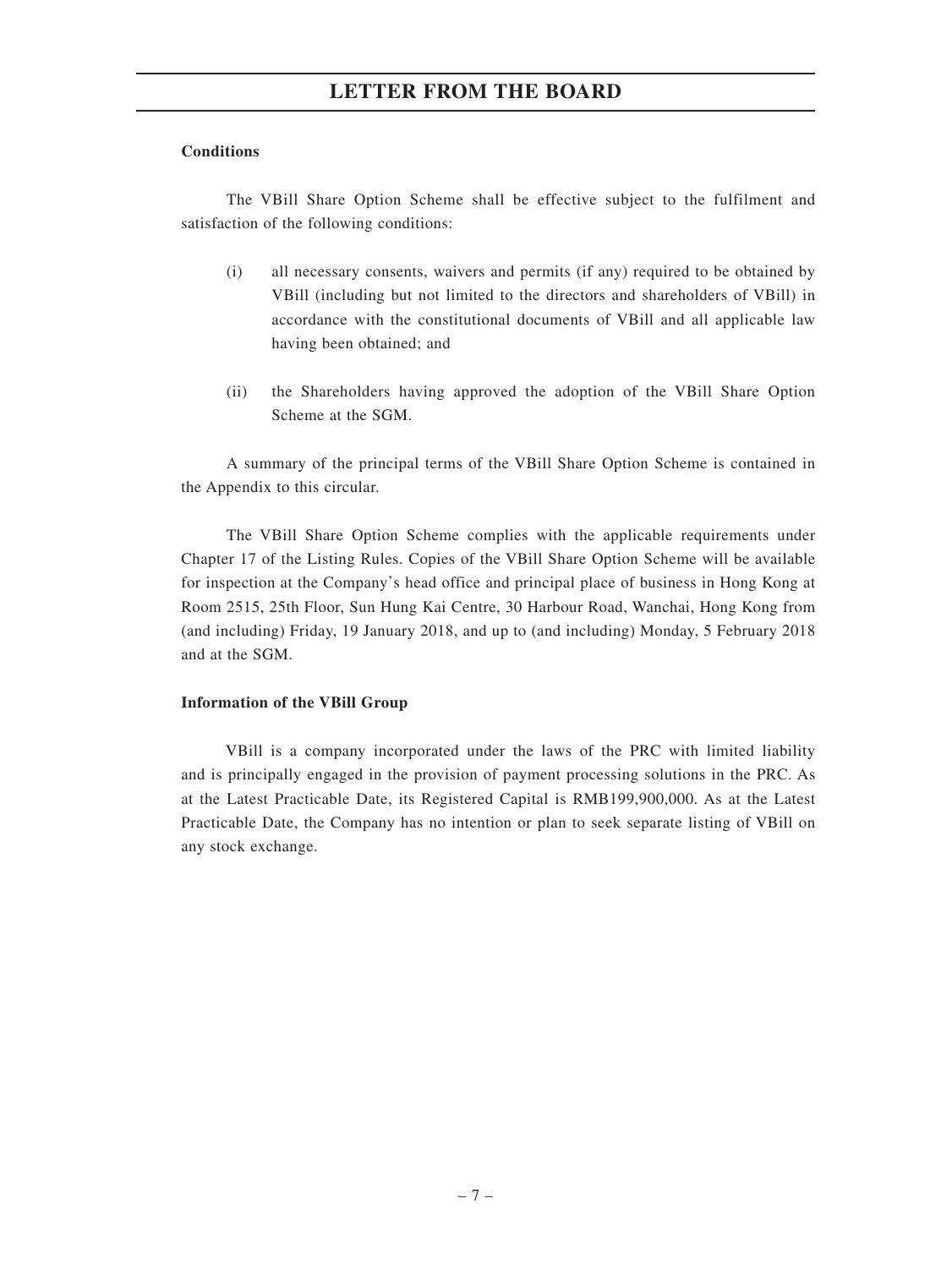As at the Latest Practicable Date, VBill has seven wholly-owned subsidiaries, being 江蘇隨行付電子商務有限公司 (unofficial English translation being Jiangsu VBill Electronic Business Co. Ltd., "**Jiangsu VBill**"), 南昌隨行付網絡小額貸款有限公司 (unofficial English translation being Nanchang VBill Internet Micro-Credit Co. Ltd., "**Nanchang VBill**"), 隨行付(北京)金融信息服務有限公司 (unofficial English translation being VBill (Beijing) Financial Information Service Co. Ltd., "**Beijing VBill Finance**"), 北京銀企融合技術開 發有限公司 (unofficial English translation being Beijing Bank & Enterprise Integration Technology Development Co. Ltd.,"**Beijing Technology**"), 北京隨行付商業保理有限公司 (unofficial English translation being Beijing VBill Commercial Factoring Co. Ltd., "**Beijing VBill Factoring**"), 微碼數據科技有限公司 (unofficial English translation being Weima Data Technology Co., Ltd., "**Weima**") and 南昌市宏恒技術開發有限公司 (unofficial English translation being Nanchang Hongheng Technology Development Co., Ltd., "**Nanchang Hongheng**"), each being a limited liability company incorporated in the PRC.

Jiangsu VBill is principally engaged in the provision of e-Commerce services in the PRC.

Nanchang VBill has obtained the Jiangxi Province Small Loan Company Operation Permit(江西省小額貸款公司經營許可證)and is principally engaged in online and offline small loan business in the PRC.

Beijing VBill Finance is principally engaged in the provision of financial information services in the PRC.

Beijing Technology is principally engaged in the provision of payment related system integrated services in the PRC.

Beijing VBill Factoring is principally engaged in the provision of commercial factoring services in the PRC.

Weima is principally engaged in the provision of payment processing solutions in the PRC.

Nanchang Hongheng is principally engaged in the development of payment related technology in the PRC.

None of the Directors is a trustee of the VBill Share Option Scheme or has any direct or indirect interests in the trustees.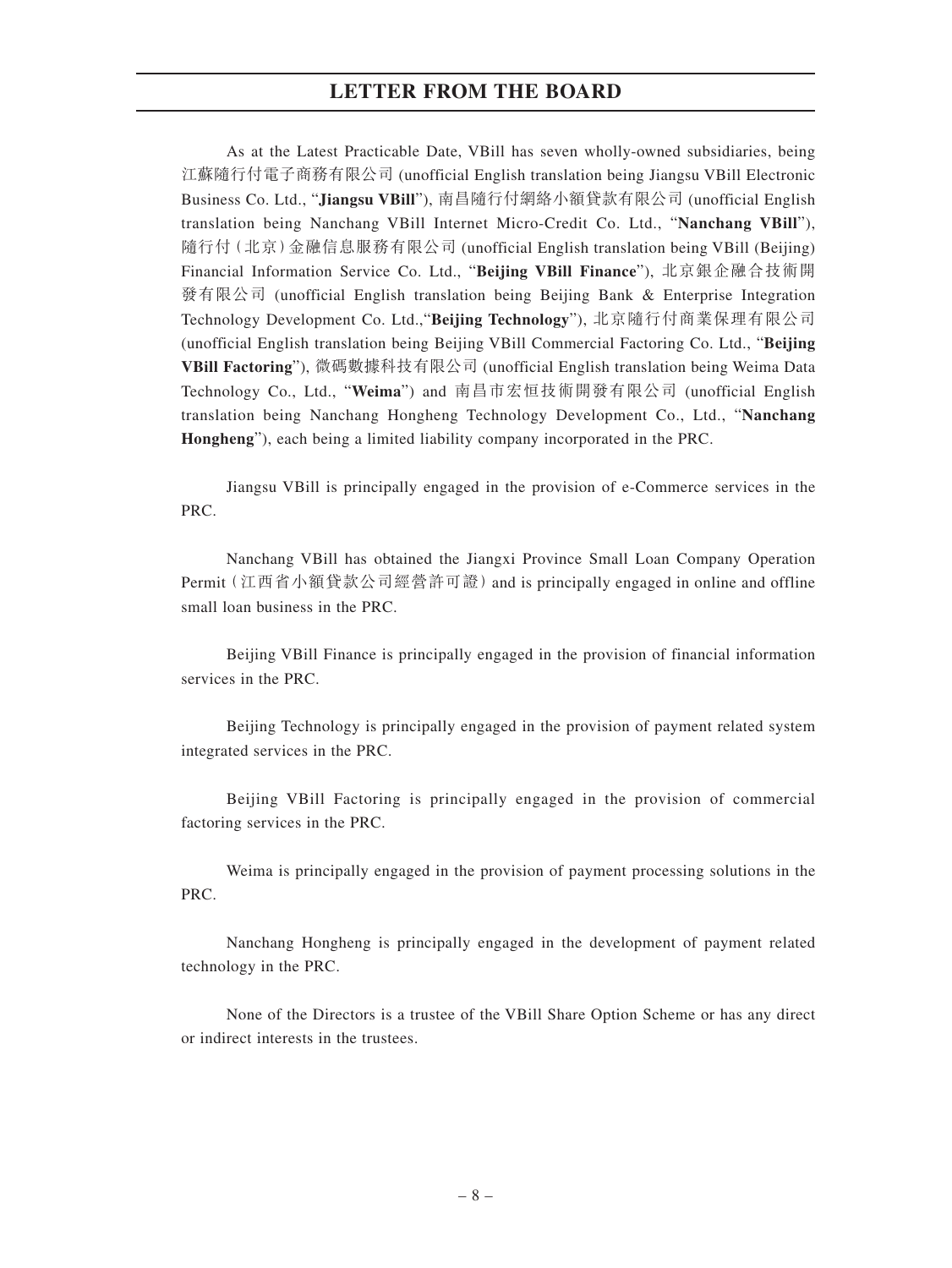### **3. PROPOSED GRANT OF OPTIONS TO THE PROPOSED GRANTEES**

On 15 January 2018, the Board of VBill resolved to conditionally grant Options to Mr. Shen, Mr. Li and Mr. Guo (i.e. the Proposed Grantees) pursuant to the terms of the VBill Share Option Scheme. The grant of Options is subject to the approval by the Shareholders at the SGM.

### **Details of the proposed grant of Options**

### **Name of Proposed Grantees**

Mr. Shen – a director and the chairman of the Board of VBill and a director of certain members of the VBill Group

Mr. Li – the chief executive officer of VBill and the supervisor of a member of the VBill Group

Mr. Guo – the senior vice president of VBill

Each of Mr. Shen and Mr. Li is a connected person of the Company at subsidiary level. None of the Proposed Grantees is a director, chief executive or substantial shareholder of the Company or an associate of any of them.

### Subscription price of Options granted:

RMB12.51 for every RMB1.0 in the Registered Capital of VBill

The subscription price was determined in accordance with the terms of the VBill Share Option Scheme.

Market price of the equity interest of VBill on the date of grant:

Not applicable as the equity interests of VBill are not listed.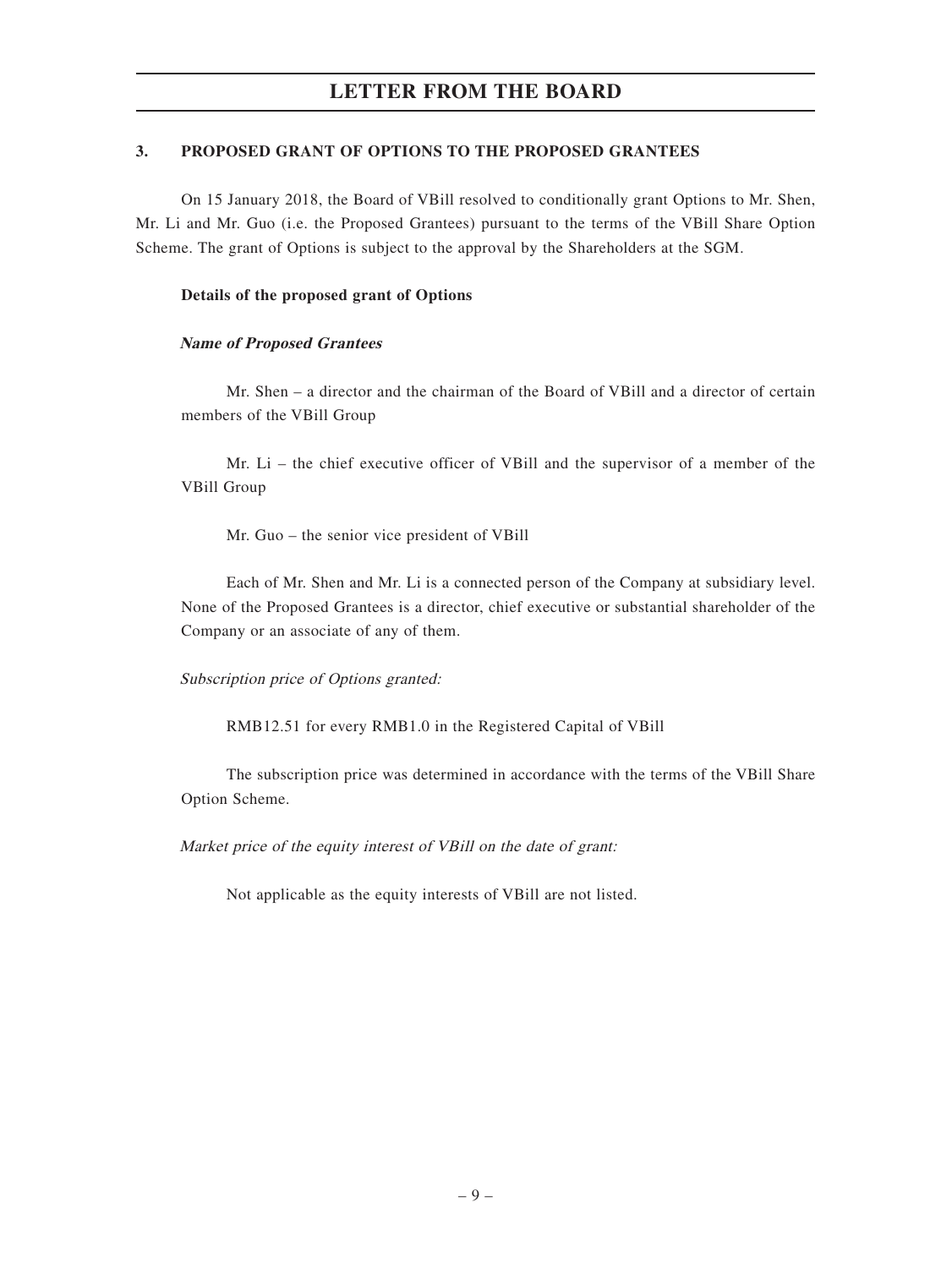| Name of<br><b>Proposed Grantee</b> | Aggregate<br>subscription price<br>(RMB) | <b>Amount of Enlarged</b><br><b>Registered Capital</b><br>subject to the Options<br>(RMB) | Aggregate percentage<br>of the Enlarged<br><b>Registered Capital</b><br>(Approximate) |
|------------------------------------|------------------------------------------|-------------------------------------------------------------------------------------------|---------------------------------------------------------------------------------------|
| Mr. Shen                           | 170,505,045.0                            | 13,629,500                                                                                | $6\%$                                                                                 |
| Mr. Li                             | 85,252,522.5                             | 6,814,750                                                                                 | $3\%$                                                                                 |
| Mr. Guo                            | 85,252,522.5                             | 6,814,750                                                                                 | $3\%$                                                                                 |
| Total:                             | 341,010,090.0                            | 27,259,000                                                                                | $12\%$                                                                                |

Amount of Enlarged Registered Capital subject to the Options

#### Exercise period of the Options:

Three years from the Effective Date. The Options shall only be exercised once within the exercise period.

#### Consideration for the grant of the Options:

RMB1 to be paid by each Proposed Grantee upon the acceptance of the Options granted

#### Other covenants

- (1) Each of the Proposed Grantees shall not transfer or sell, charge, pledge or dispose of or create any third party interests over, or enter into any agreement to effect the foregoing any of their respective Option Interests of VBill within 2 years of the exercise of the Options, unless prior written consent of Chongqing Jiexing is obtained.
- (2) After the two-year lock-up period stipulated in (1) above, Chongqing Jiexing shall have the pre-emptive rights over all other shareholders of VBill and other third parties to take up the Option Interests at the same price offered by the Proposed Grantees for any such sale or transfer of the Option Interests by the Proposed Grantees.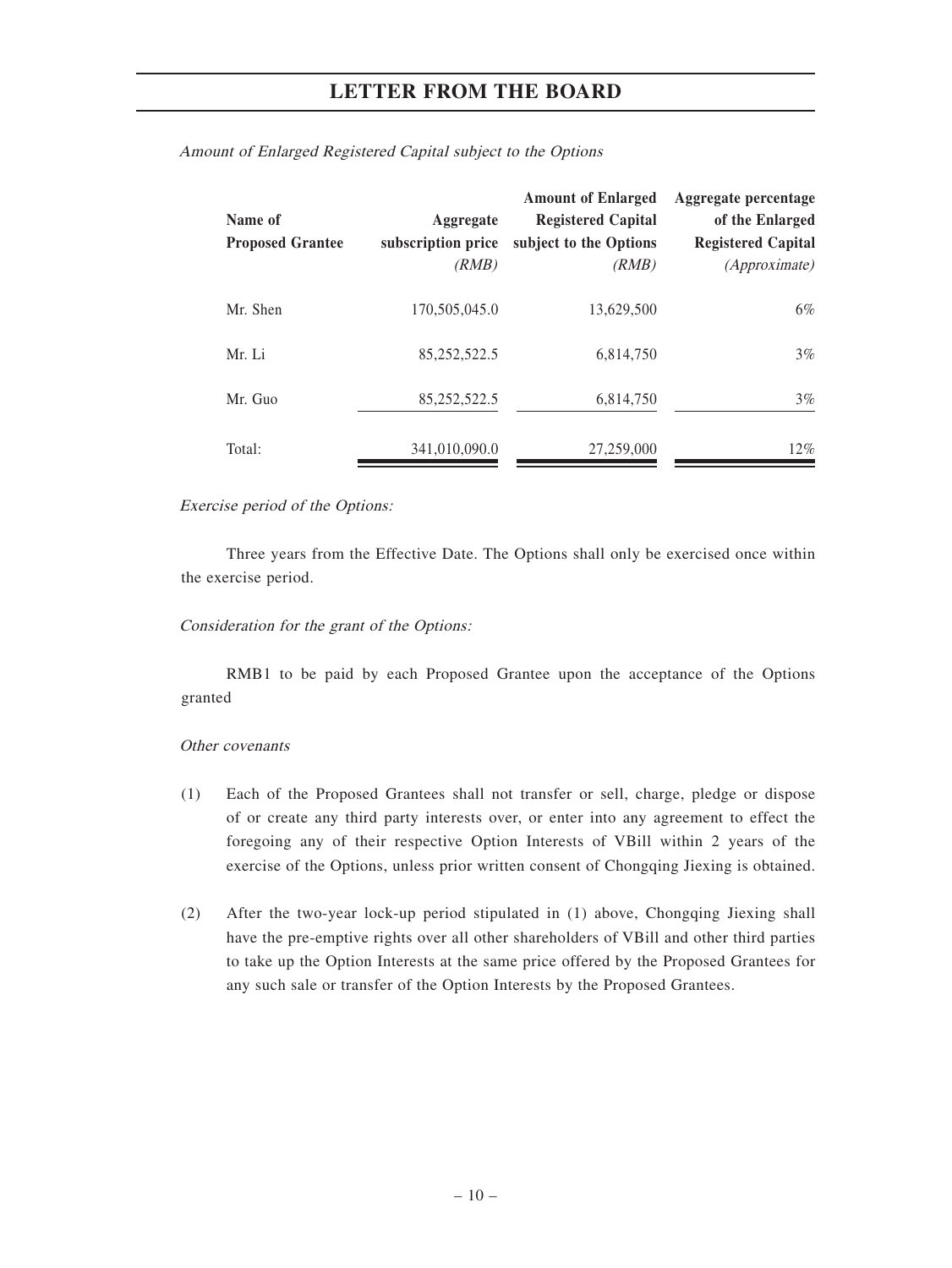- (3) When a third party purchaser offers to purchase the entire equity interest of VBill and Chongqing Jiexing agrees to sell its entire interests in VBill to such purchaser ("**Sale**"):
	- (i) all the then existing shareholders of VBill (including the Proposed Grantees who have acquired the Option Interests) shall agree to sell their entire interests in VBill to such third party purchaser at the same price at which Chongqing Jiexing sells its entire interests in VBill; and
	- (ii) all the outstanding Options which have been granted but not exercised shall lapse on the date a sale and purchase agreement in respect of the Sale is signed.
- (4) When the purchase offer of a third party purchaser relates only to part of the equity interests in VBill, Chongqing Jiexing may choose to sell its interests in VBill alone or request all other existing shareholders of VBill (including the Proposed Grantees who have acquired the Option Interests), who shall be obliged to act upon such request, to sell their interests in VBill to such third party purchaser together with it in proportion to their respective percentage holding in VBill at the same price at which Chongqing Jiexing sells its equity interests in VBill.
- (5) After any Proposed Grantee have become a shareholder of VBill, where there shall be any increase in the Registered Capital in the future, each of such Proposed Grantees shall have the pre-emptive rights to contribute to the increased Registered Capital on the same subscription price and to the extent that their respective percentage holding in VBill remains the same before and after such increase.
- (6) Each of the Proposed Grantees shall remain in full employment with VBill for at least 12 months from the Exercise Date unless the Proposed Grantee is dismissed by VBill due to the Proposed Grantee's violation of laws, breach of the articles of association of VBill, or obvious wrongful conducts as an employee or otherwise.
- (7) Each of the Proposed Grantees shall not engage in any business which competes with the business of VBill during the term of his employment or 5 years from the date of grant of the Options, whichever is longer.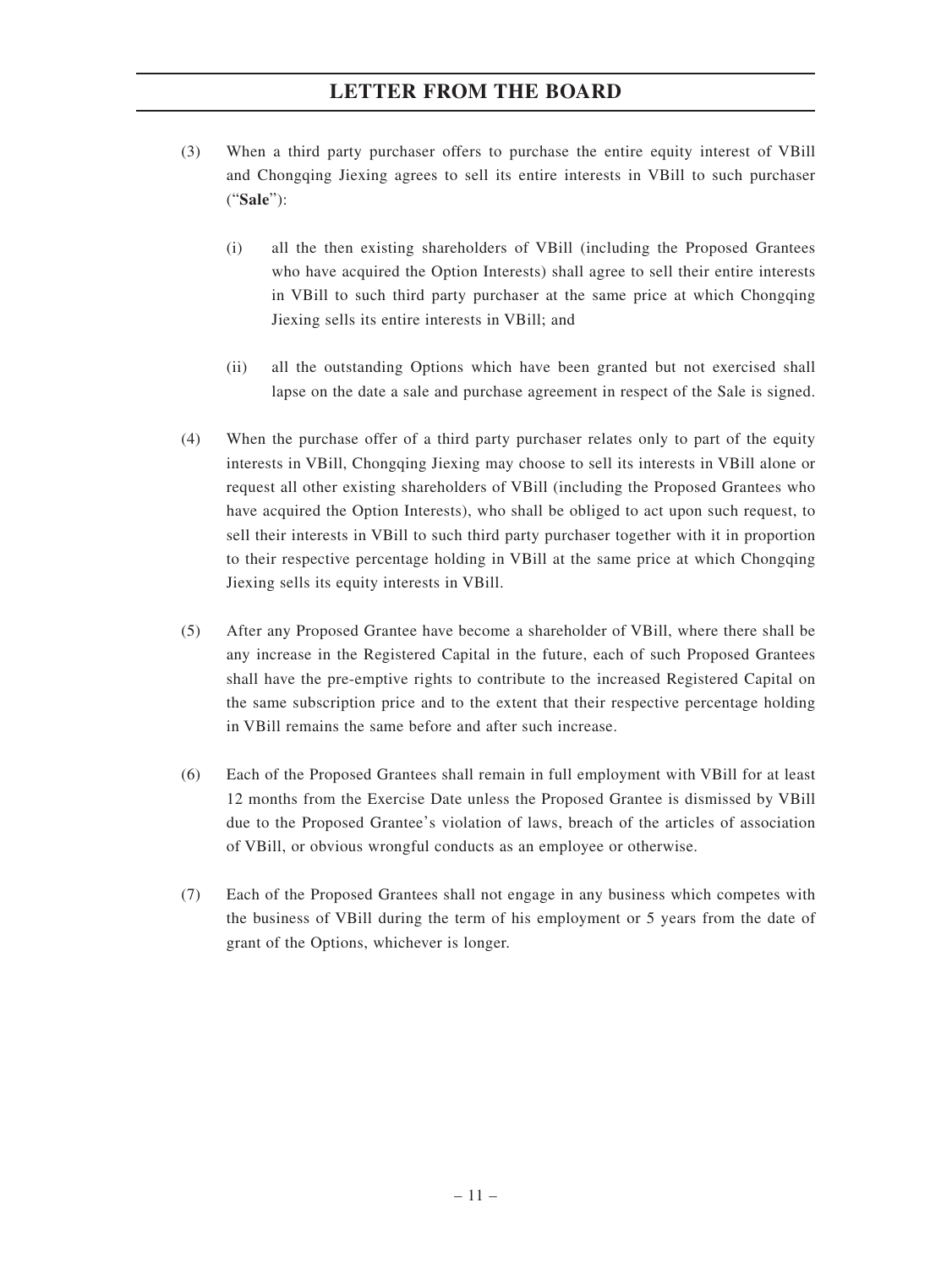#### **Shareholding structure of VBill**

The shareholding structure of VBill as at the Latest Practicable Date and upon the exercise of the Options by the Proposed Grantees in full are as follows:

|                             |                           |                                   |                           | Upon the exercise of the Options |
|-----------------------------|---------------------------|-----------------------------------|---------------------------|----------------------------------|
|                             |                           | As at the Latest Practicable Date |                           | by the Proposed Grantees in full |
|                             |                           |                                   |                           | Aggregate                        |
|                             |                           | Aggregate                         | Amount of                 | percentage of                    |
|                             | Amount of                 | percentage of the                 | <b>Enlarged</b>           | the Enlarged                     |
| Name of shareholders        | <b>Registered Capital</b> | <b>Registered Capital</b>         | <b>Registered Capital</b> | <b>Registered Capital</b>        |
|                             | (RMB)                     | <i>(Approximate)</i>              | (RMB)                     | <i>(Approximate)</i>             |
| Chongqing Jiexing           | 160,000,000               | 80.04%                            | 160,000,000               | 70.44%                           |
| Mr. Shen                    | 19,900,000                | 9.95%                             | 33,529,500                | 14.76%                           |
| Mr. Li                      | 9,600,000                 | 4.80%                             | 16,414,750                | 7.23%                            |
| Other shareholders of VBill | 10,400,000                | 5.20%                             | 10,400,000                | 4.58%                            |
| Mr. Guo                     |                           |                                   | 6,814,750                 | 3.00%                            |
| Total:                      | 199,900,000               | 100.00%                           | 227,159,000               | 100.00%                          |

#### **Scheme limit and individual limit**

Under rules of the VBill Share Option Scheme, the total Registered Capital contributed and to be contributed upon exercise of the Options granted to each Participant (including both exercised and outstanding Options) in any 12-month period shall not exceed 1% of the Registered Capital (i.e. the Individual Limit). Any further grant of Options to a Participant which would result in the Registered Capital contributed and to be contributed by a Participant upon exercise of all Options granted and to be granted to such Participant (including exercised, cancelled and outstanding Options) in the 12-month period up to and including the date of grant of such further Options exceeding the Individual Limit shall be subject to approval of the Shareholders in advance with such Participant and his close associates (or his associates if such Participant is a connected person) abstaining from voting.

Assuming that all of the Proposed Grantees exercise the Options in full, the aggregate percentage of the Enlarged Registered Capital attributable to Mr. Shen, Mr. Li and Mr. Guo are approximately 6%, 3% and 3% respectively, which exceed the Individual Limit. Therefore, the grant of Options to the Proposed Grantees is subject to the Shareholders' approval at the SGM.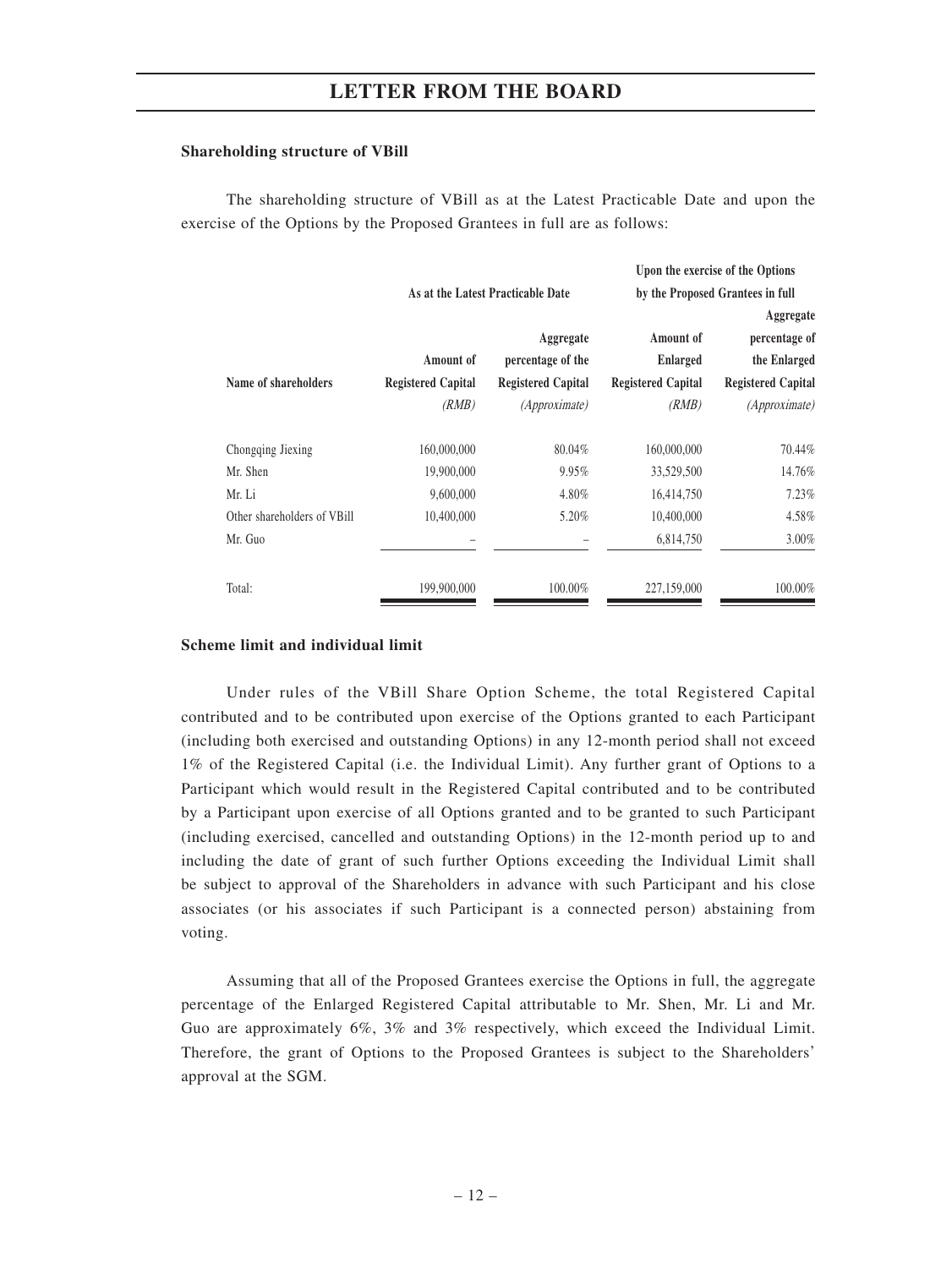In addition, under the rules of the VBill Share Option Scheme, the total Registered Capital which may be contributed by the grantees upon exercise of all Options to be granted under the VBill Share Option Scheme and other share option schemes of VBill shall not in aggregate exceed 10% of the Registered Capital of VBill as at the date of the SGM (i.e. VBill Scheme Mandate Limit), being RMB199,900,000 multiplied by 10% which equals to RMB19,990,000, assuming that there is no change in the Registered Capital between the period from the Latest Practicable Date and the date of the SGM.

Assuming that all of the Proposed Grantees exercise the Options in full and there is no change in the Registered Capital between the Latest Practicable Date and the date of the SGM, the Proposed Grantees will, in aggregate, have contributed RMB27,259,000, representing approximately 12% of the Enlarged Registered Capital (or approximately 13.64% of the Registered Capital as at the date of the SGM), which exceed the VBill Scheme Mandate Limit. Therefore, the grant of Options to the Proposed Grantees is subject to the Shareholders' approval at the SGM.

#### **Financial information of the VBill Group**

Set out below are certain unaudited financial results of VBill Group as extracted from the audited consolidated financial statements of the Company for the two years ended 31 December 2015 and 2016 prepared in accordance with Hong Kong Generally Accepted Accounting Principles (HKGAAP):

|                          | For the         | For the         |
|--------------------------|-----------------|-----------------|
|                          | year ended      | year ended      |
|                          | 31 December     | 31 December     |
|                          | 2016            | 2015            |
|                          | <b>HK\$'000</b> | <b>HK\$'000</b> |
| Revenue                  | 1,031,203       | 494,182         |
| Profit before income tax | 174,531         | 61,829          |
| Profit after income tax  | 155,388         | 57,463          |

The unaudited book value of the total assets and net assets of VBill Group as at 30 June 2017 were approximately HK\$1,755,256,000 and HK\$466,817,000 respectively.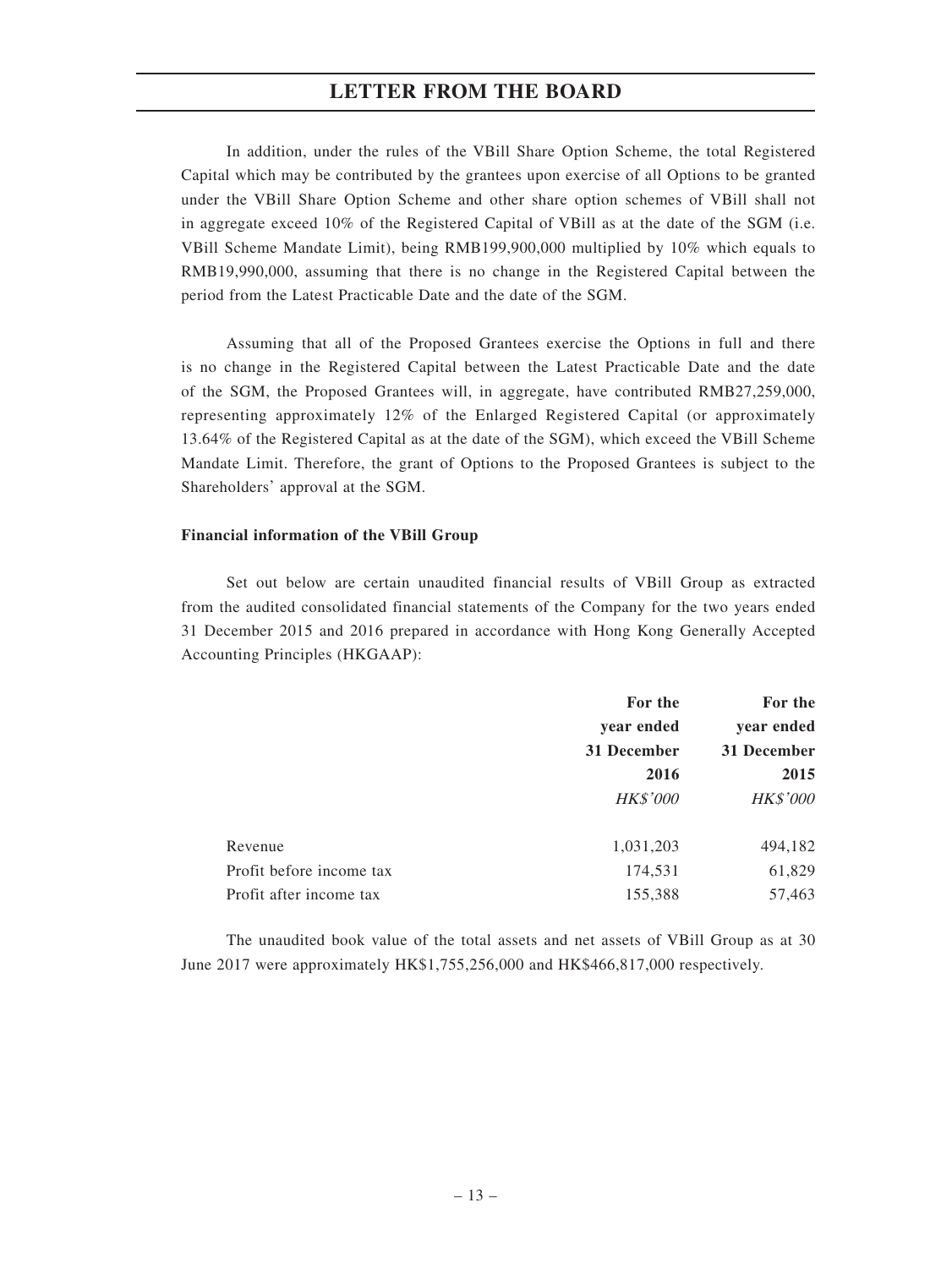#### **Reasons for and benefits of the proposed grant of the Options**

The principal activity of the Company is investment holdings. The principal activities of the Group are provision of payment processing solutions, provision of financial solutions, sales of electronic power meters, sales of information security chips and solutions and provision of platform operation solutions.

The Directors are of the view that the Proposed Grantees, being key employees and senior management of the VBill Group, has made substantial contributions to the VBill Group. In addition, the grant of Options to enable the Proposed Grantees to subscribe for the equity interest in VBill will motivate them to contribute to the success and long term development of VBill Group. It is also beneficial to VBill Group and the Group as a whole as the interest of the senior management of VBill will be aligned with that of the Group by subscribing for equity interests in VBill themselves. In addition, the capital base of VBill will be enlarged and the Proposed Grantees (which are management staff of VBill) will be more committed to the furtherance of the development of VBill's business.

The Directors (including the independent non-executive Directors) consider that the proposed grant of the Options and the Deemed Disposal (as defined below) are fair and reasonable and on normal commercial terms or better and in the interests the VBill Group, the Company and the Shareholders as a whole.

As none of the Directors had material interests in the proposed grant of Options and the Deemed Disposal (as defined below), no Director was required to abstain from voting on the relevant resolutions.

#### **Deemed disposal of VBill**

As shown in the table under the paragraph headed "Shareholding structure of VBill" above, upon the exercise of the Options in full by the Proposed Grantees, and assuming there is no change in the Registered Capital between the Latest Practicable Date up to the date of exercise of Options in full, the Group's interests in VBill will be diluted from approximately 80.04% to approximately 70.44% but VBill will continue to be accounted for as a subsidiary of the Group. The reduction of approximately 9.60% equity interest of the Company in VBill as a result of exercise of the Options in full will constitute a deemed disposal ("**Deemed Disposal**") under Chapter 14 of the Listing Rules.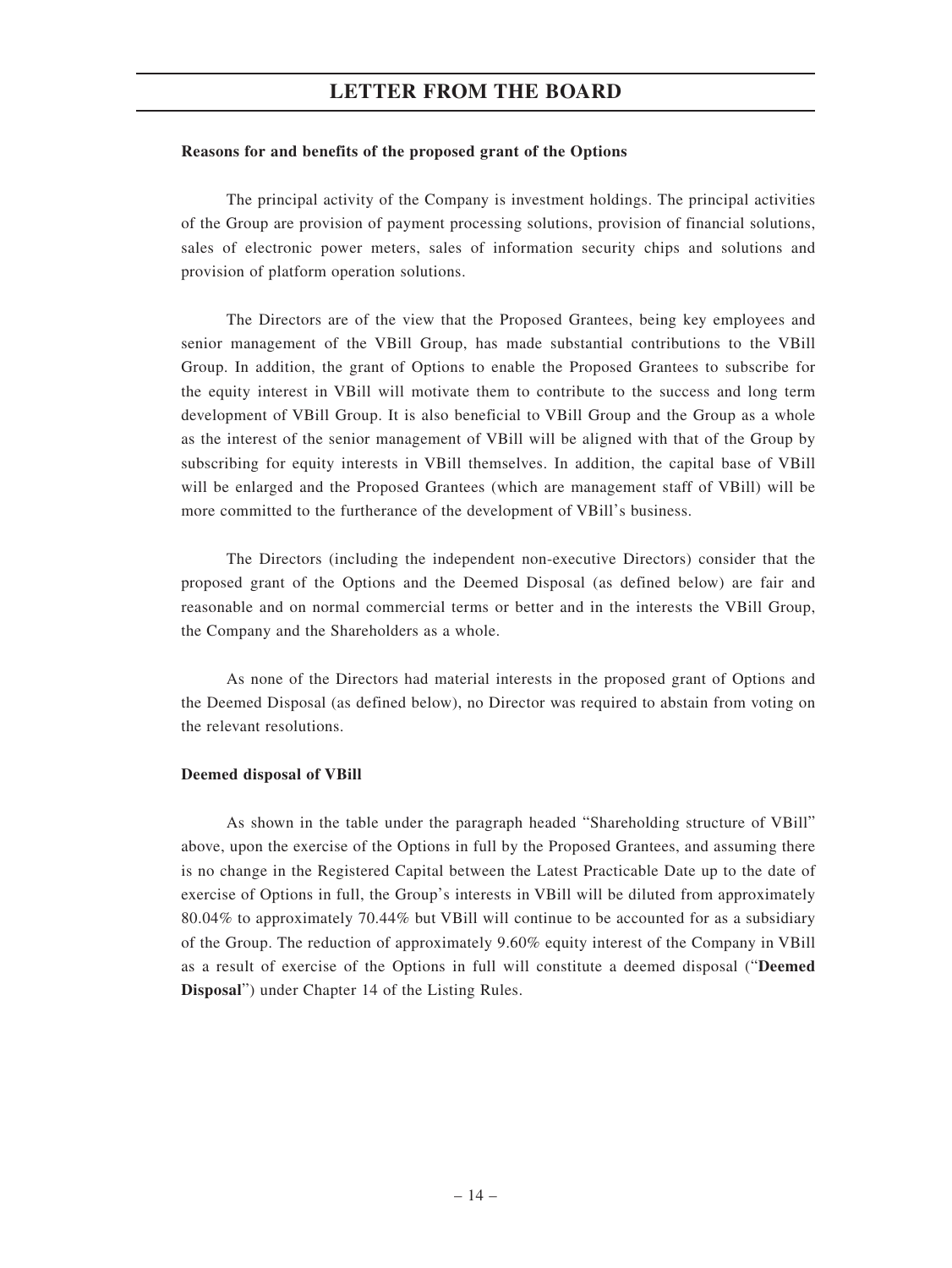The gross proceeds from the Deemed Disposal upon exercise of the Options in full will be RMB341,010,090 (approximately HK\$409,212,108) which is intended to be applied as general working capital of VBill Group. The Deemed Disposal will be accounted for as equity transactions and will not lead to any gain or loss to the Group. However, it is expected that employee share option expenses for the Options in the amount of approximately RMB140 million (approximately HK\$168 million) will be recorded by the Company upon grant and vesting of the Options.

Nevertheless, Shareholders should note that the exact financial effect of the grant and vesting of the Options and the Deemed Disposal to the Group is subject to the review of the auditors of the Company.

#### **Implications under the Listing Rules**

Since the exercise of the Options is not at the Company's discretion, the Deemed Disposal will be classified as if the Options had been exercised at the time of the grant. As certain of the applicable percentage ratios of the Deemed Disposal are above 5% but all applicable percentage ratios are less than 25% and the total consideration to be paid by the Proposed Grantees is above HK\$10,000,000, the Deemed Disposal constitutes a discloseable transaction for the Company which is only subject to notification and announcement requirements under Chapter 14 of the Listing Rules.

Mr. Shen is a director and the chairman of the Board of VBill and a director of certain members of the VBill Group and Mr. Li is the chief executive officer of VBill and the supervisor of a member of the VBill Group. Hence, each of Mr. Shen and Mr. Li is a connected person of the Company at subsidiary level. As Mr. Shen and Mr. Li are connected persons of the Company at subsidiary level and the transaction contemplated by the Deemed Disposal are fair and reasonable, on normal commercial terms or better, the Deemed Disposal constitutes a connected transaction of the Company which is only subject to the reporting and announcement requirements but is exempt from the circular, independent financial advice and shareholders' approval requirements under Chapter 14A of the Listing Rules, as (i) the Board of the Company has approved the transaction contemplated by the Deemed Disposal and (ii) the independent non-executive Directors have confirmed that the transaction contemplated by the Deemed Disposal are fair and reasonable, on normal commercial terms or better and in the interests of the Company and the Shareholders as a whole.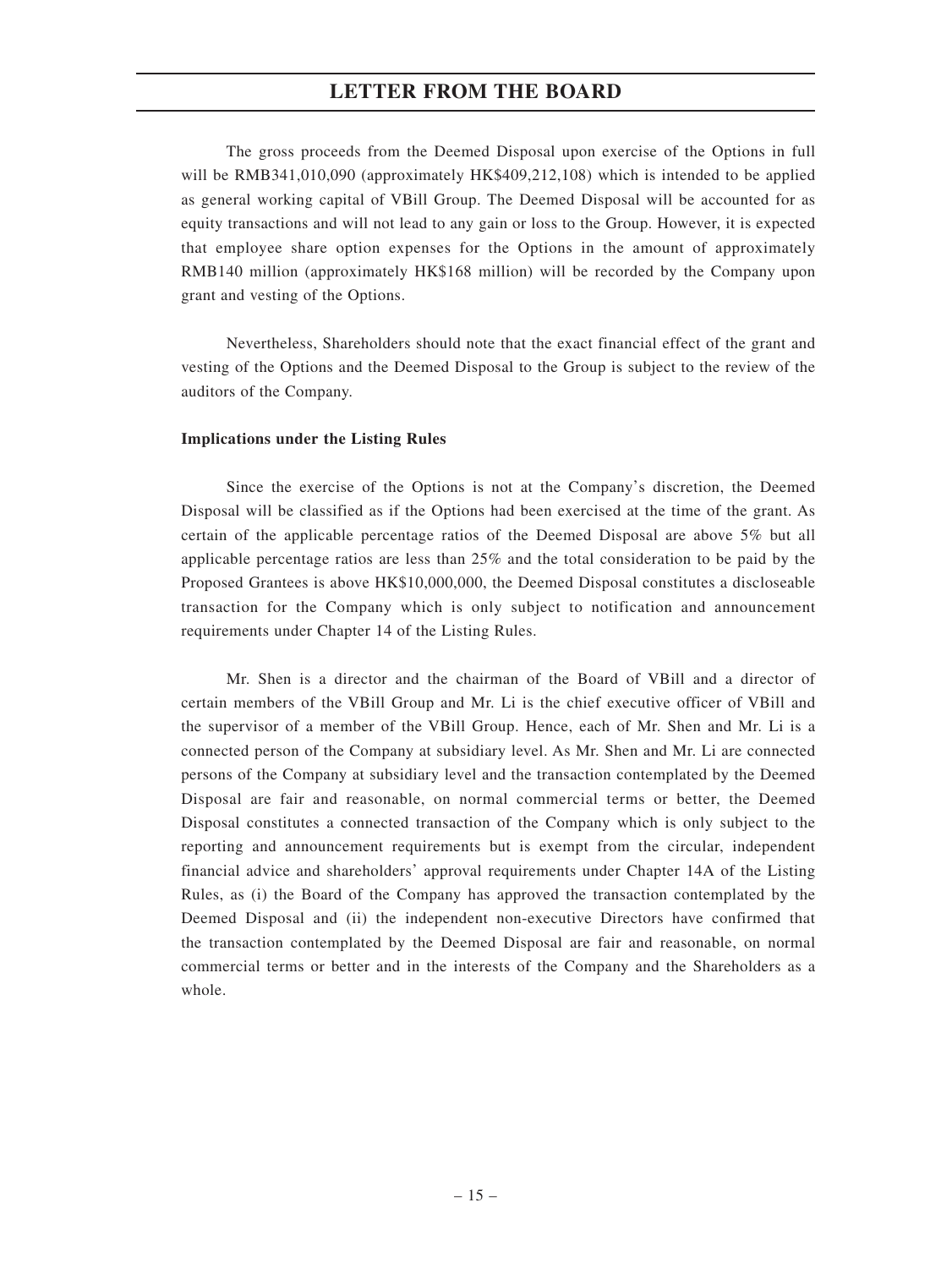### **4. SGM**

The SGM Notice is set out on pages SGM-1 to SGM-2 of this circular. Ordinary resolutions in respect of (1) the adoption of the VBill Share Option Scheme, and (2) approval for the proposed grant of Options to the Proposed Grantees, will be proposed at the SGM.

A form of proxy for use at the SGM is enclosed with this circular and published on the website of the Stock Exchange (www.hkexnews.hk) and the Company's website (www.hisun.com. hk). Whether or not you intend to be present at the meeting, you are requested to complete the form of proxy and return it to the Company in accordance with the instructions printed thereon as soon as possible but in any event not less than 48 hours before the time appointed for holding of the SGM or any adjourned meeting (as the case may be). Completion and delivery of the form of proxy will not preclude Shareholders from attending and voting in person at the SGM or any adjourned meeting (as the case may be) if they so wish.

Under the Listing Rules and the rules of the VBill Share Option Scheme, the total Registered Capital contributed and to be contributed upon exercise of the Options granted to each Participant (including both exercised and outstanding Options) in any 12-month period shall not exceed 1% of the Registered Capital (i.e. the Individual Limit). Assuming that all of the Proposed Grantees exercise the Options in full, the aggregate percentage of the Enlarged Registered Capital attributable to Mr. Shen, Mr. Li and Mr. Guo are approximately 6%, 3% and 3% respectively, which exceed the Individual Limit. Mr. Shen, Mr. Li and Mr. Guo and their respective associates ("**Interested Shareholders**") shall abstain from voting at the SGM on the corresponding resolutions approving the grant of Options to Mr. Shen, Mr. Li and Mr. Guo (as the case maybe) (i.e. resolutions no. 2, no. 3 and no.4 as set out in the SGM Notice respectively). As at the Latest Practicable Date, Mr. Shen and Mr. Guo was interested in 1,530,000 Shares and 1,491,000 Shares respectively.

To the best of the Directors' knowledge, information and belief, having made reasonable enquiries, save for the Interested Shareholders as mentioned above, no other Shareholder is required to abstain from voting under the Listing Rules on the ordinary resolutions in respect of (1) the adoption of the VBill Share Option Scheme, and (2) approval for the proposed grant of the Options to the Proposed Grantees at the SGM.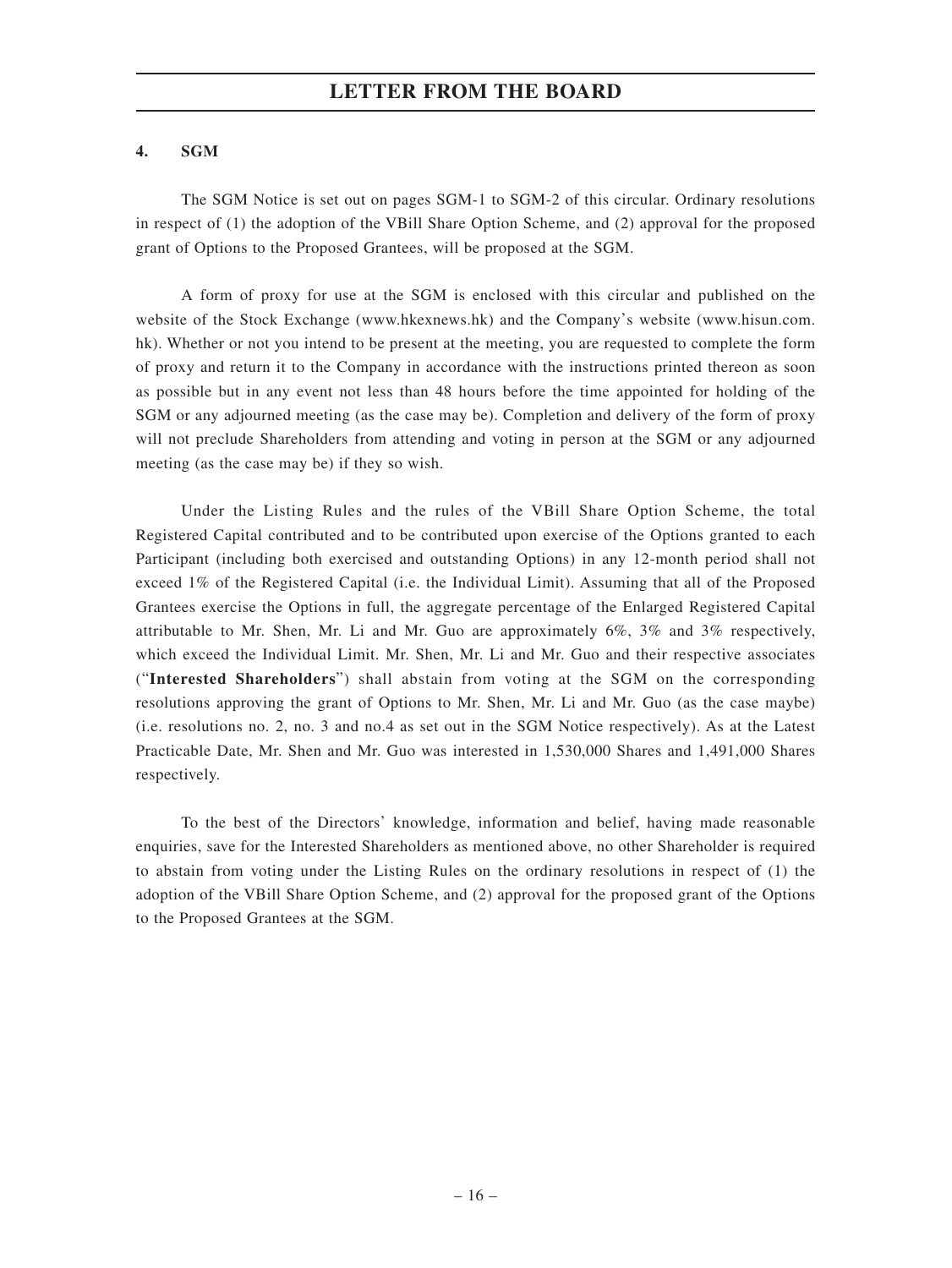#### **Record date for determining eligibility to attend and vote**

Record date (being the last date for registration of any share transfer given there will be no book closure) for determining the entitlement of the shareholders of the Company to attend and vote at the SGM will be Monday, 29 January 2018. All transfers of Shares accompanied by the relevant share certificates must be lodged with the Company's Hong Kong Share Registrar, Tricor Tengis Limited, at Level 22, Hopewell Centre, 183 Queen's Road East, Hong Kong for registration no later than 4:30 p.m. on Monday, 29 January 2018.

#### **Voting by poll**

Rule 13.39(4) of the Listing Rules requires that all votes of shareholders at a general meeting must be taken by poll except where the chairman of the meeting in good faith decides to allow a resolution which relates purely to a procedural or administrative matter to be voted on by a show of hands. The chairman of the SGM will therefore demand a poll for the ordinary resolutions to be put to the vote at the SGM pursuant to Bye-law 66 of the Byelaws and the Listing Rules. The results of the voting will be published on the website of the Stock Exchange (www.hkexnews.hk) and the Company's website (www.hisun.com.hk) after the SGM pursuant to the Listing Rules.

#### **5. RECOMMENDATIONS**

The Directors (including the independent non-executive Directors) consider that (1) the adoption of the VBill Share Option Scheme, and (2) approval for the proposed grant of Options to the Proposed Grantees are in the best interests of the VBill Group, the Company and the Shareholders. Accordingly, the Directors recommend all Shareholders to vote in favour of the resolutions in connection therewith to be proposed at the SGM.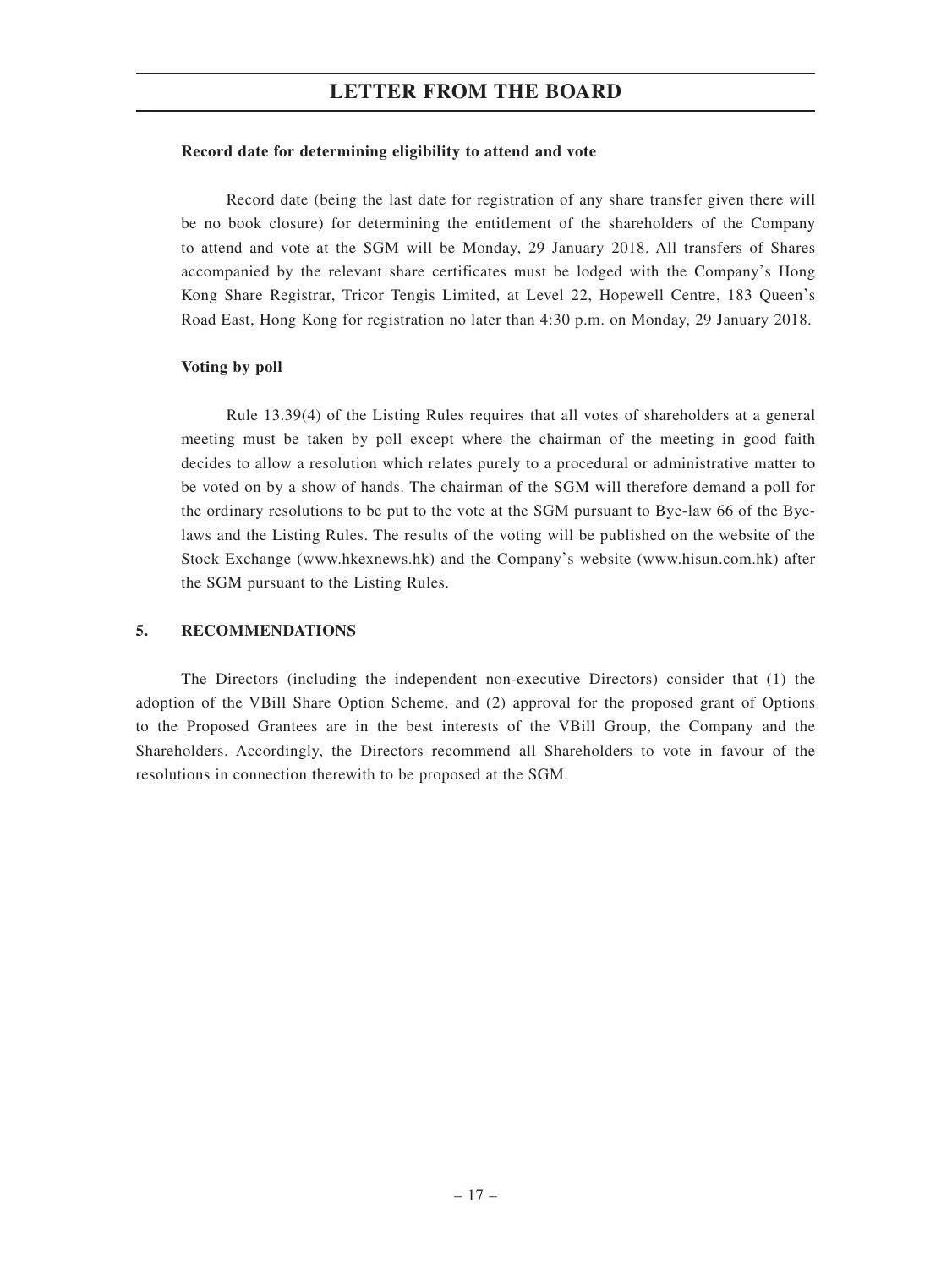### **6. RESPONSIBILITY STATEMENT**

This circular, for which the Directors collectively and individually accept full responsibility, includes particulars given in compliance with the Listing Rules for the purpose of giving information with regard to the Company. The Directors, having made all reasonable enquiries, confirm that to the best of their knowledge and belief that the information contained in this circular is accurate and complete in all material respects and not misleading or deceptive, and there are no other matters the omission of which would make any statement herein or this circular misleading.

### **7. GENERAL INFORMATION**

Your attention is drawn to the additional information set out in the Appendix to this circular.

Yours faithfully, By Order of the Board **Hi Sun Technology (China) Limited LI Wenjin** Executive Director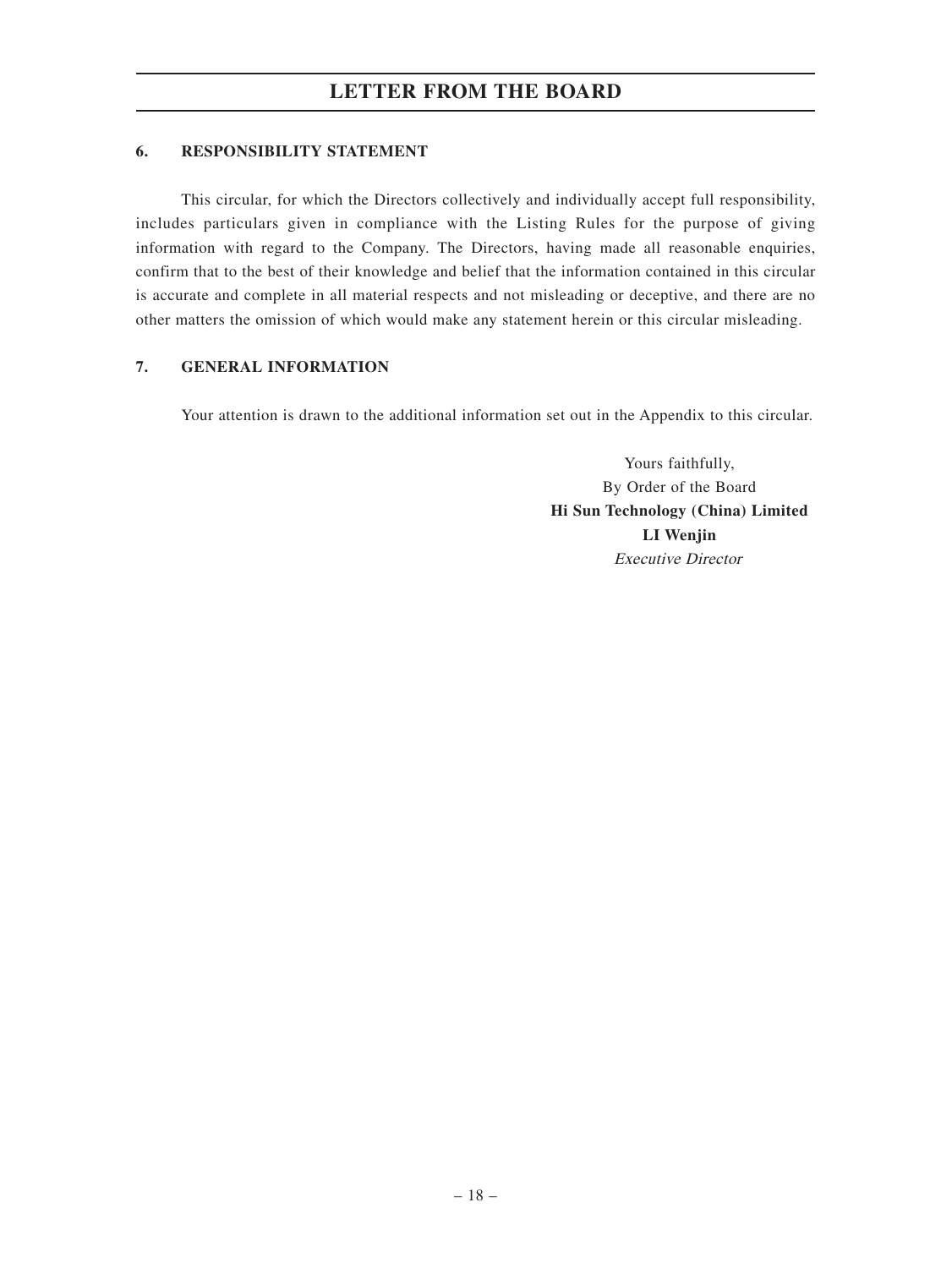## **APPENDIX SUMMARY OF PRINCIPAL TERMS OF THE VBILL SHARE OPTION SCHEME**

Set out below is a summary of the principal terms and conditions of the VBill Share Option Scheme.

#### **1. CONDITIONS**

The VBill Share Option Scheme shall be effective subject to the fulfilment and satisfaction of the following conditions:

- (i) all necessary consents, waivers and permits (if any) required to be obtained by VBill (including but not limited to the directors and shareholders of VBill) in accordance with the constitutional documents of VBill and all applicable laws having been obtained;
- (ii) the Shareholders having approved the adoption of the VBill Share Option Scheme at the SGM.

#### **2. PURPOSE OF THE SCHEME**

The purpose of the VBill Share Option Scheme is to enable VBill to grant options to selected Participants as incentives or rewards for their contribution or potential contribution to the VBill Group. The Board of VBill considers that the VBill Share Option Scheme will provide the Participants with the opportunity to acquire proprietary interests in VBill and to encourage Participants to work towards enhancing the value of equity interests in VBill for the benefit of the VBill Group and its shareholders as a whole.

The exercise of the Options shall be subject to the general condition that the Grantee shall have been under full time employment of VBill or its subsidiary(ies), as the case may be for at least 5 years on the date of exercise and the remaining term of employment under his or her employment contract with VBillor its subsidiary(ies) shall not be less than 12 months from the date of exercise. In addition, when determining the persons who will be offered Options, the Board of VBill will assess on an individual basis and will only offer Options to Participants who, in their opinion, have demonstrated significant value to the VBill Group based on his personal attributes and/or historical performance. Furthermore, although it is not a general requirement under the terms of the VBill Share Option Scheme for any minimum period for which an Option must be held or any performance targets which must be achieved before any Options granted can be exercised, the Board of VBill has discretion on a case-by-case basis or generally to impose such conditions, including (i) minimum periods for which an Option must be held; and/or (ii) minimum performance targets that must be reached before the Option can be exercised in whole or in part; and/or (iii) such other terms as may be imposed at the discretion of the Board of VBill on the Options where appropriate.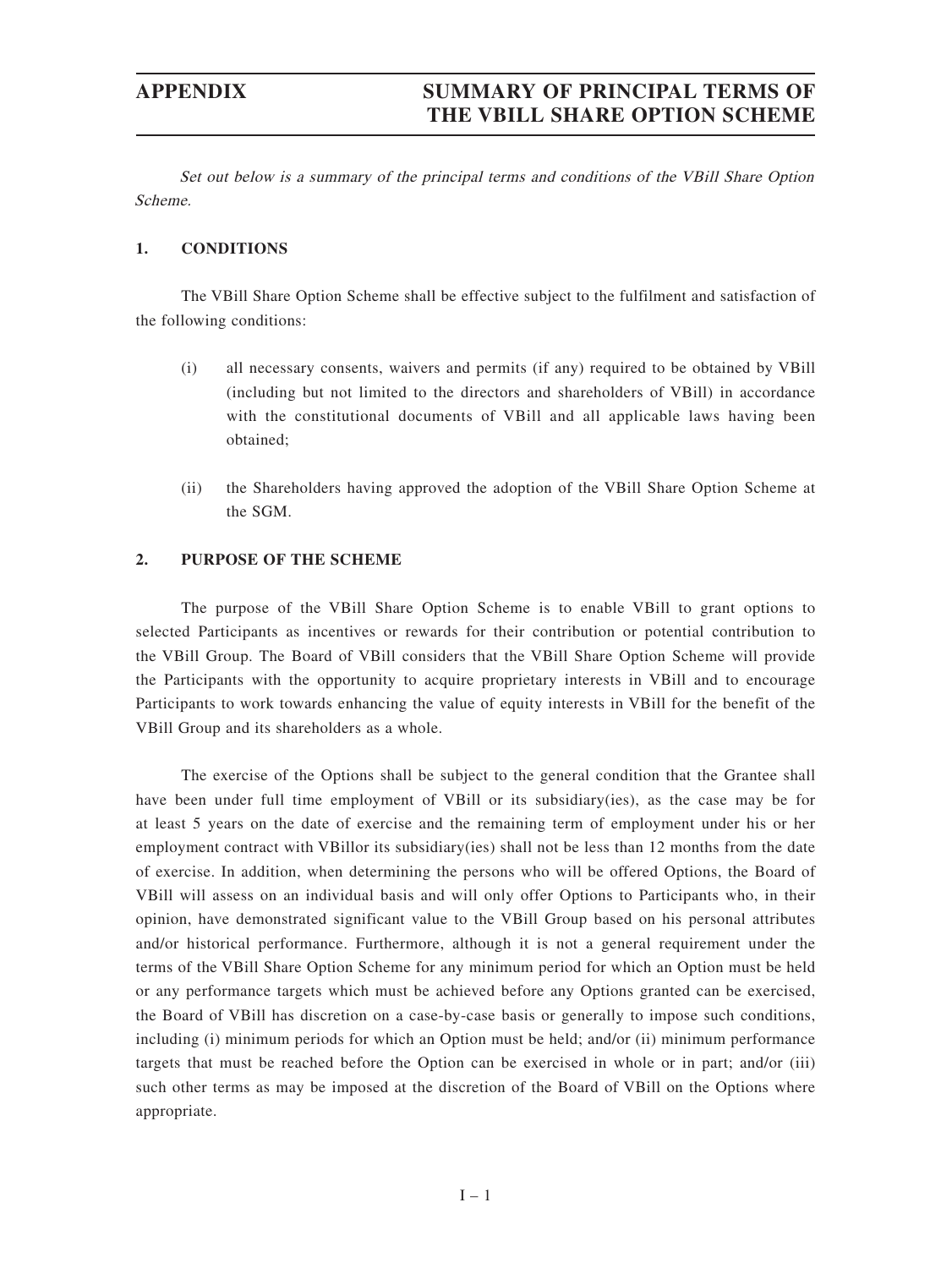## **APPENDIX SUMMARY OF PRINCIPAL TERMS OF THE VBILL SHARE OPTION SCHEME**

In this way, the Board of VBill consider that the terms of the VBilll Share Option Scheme can serve the purpose of giving incentives or rewards to the Participants for their contribution or potential contribution to the VBill Group, and can encourage such Grantee's ongoing performance towards the business and the value of the VBill Group.

The VBill Share Option Scheme will provide VBill with a flexible means of retaining, incentivising, rewarding, and/or providing benefits to the Participants. Given the different nature of the duties of the employees of various business units of the Group, the Directors believe that the authority given to the Board of VBill under the VBill Share Option Scheme to determine the eligibility of any VBill Share Option Scheme Participant of any Option from time to time based on his or her contribution or potential contribution to the development and growth of the VBill Group on a case by case basis, and specify any minimum holding period and/or performance target at its discretion as conditions in any Option granted will serve to protect the value of VBill and achieve the purpose stated above.

### **3. WHO MAY JOIN**

The VBill Share Option Scheme Participants include any directors, supervisors, general managers and other employees of any member of the VBill Group.

### **4. CONDITIONS TO EXERCISE**

The exercise of the Options shall be subject to the fulfilment and satisfaction of the following conditions:

- (i) the Grantee shall have been under full time employment of VBill or its subsidiary(ies), as the case may be for at least 5 years on the date of exercise and the remaining term of employment under his or her employment contract with VBill or its subsidiary(ies) shall not be less than 12 months from the date of exercise; and
- (ii) all necessary consents, waivers and permits (including but not limited to approval from the relevant regulatory bodies such as The People's Bank of China) in respect of the exercise of Options having been obtained by the relevant parties, who shall also ensure that such exercise shall have no adverse effect on the business of VBill and its subsidiaries.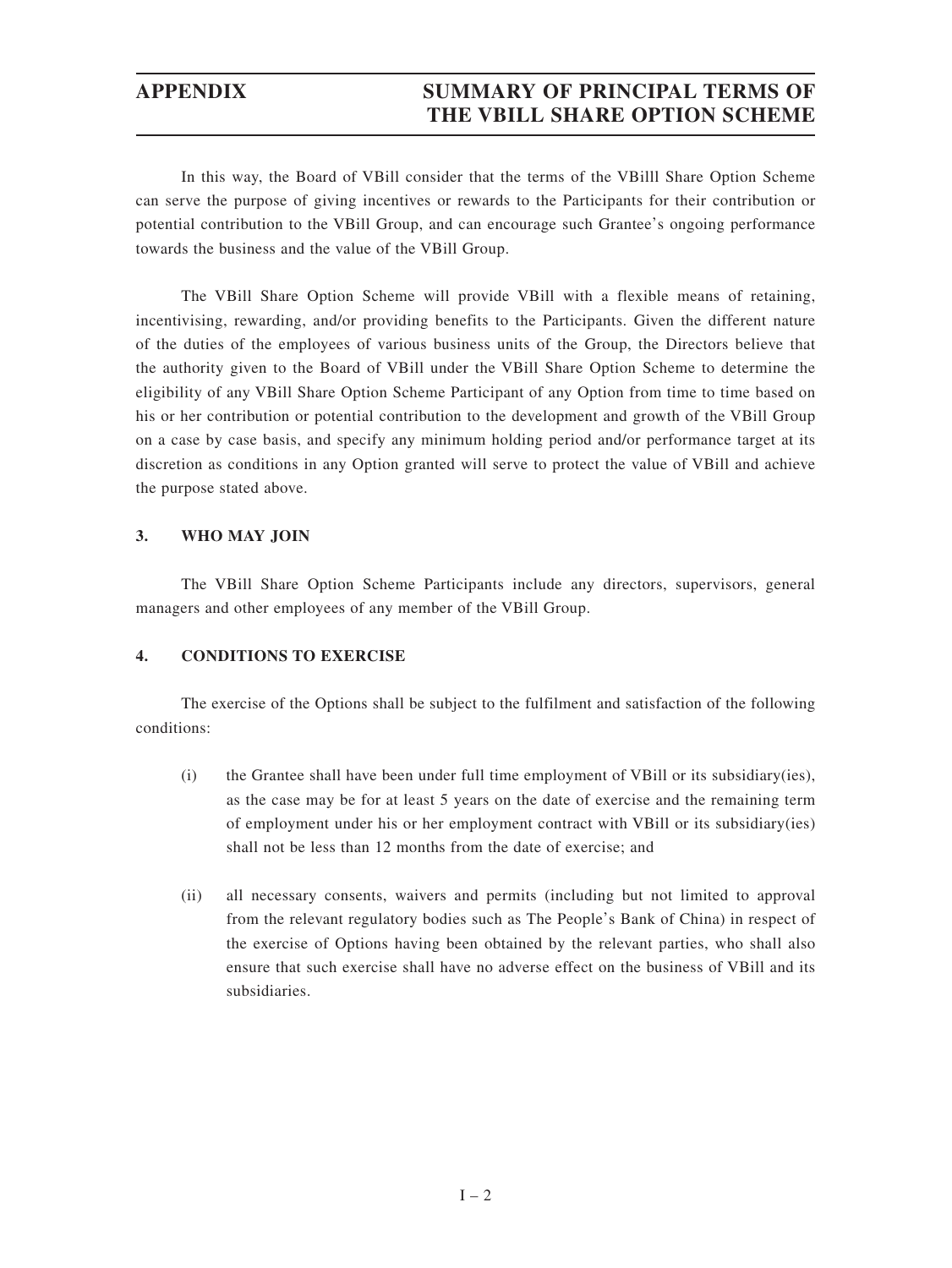#### **5. ADMINISTRATION OF THE SCHEME**

The VBill Share Option Scheme is to be administered by the Board of VBill, and the decisions of the Board of VBill shall be final and binding on all parties. The Board of VBill shall have the right to (i) interpret and construe the provisions of the VBill Share Option Scheme, (ii) determine the persons who will be offered Options under the VBill Share Option Scheme, the terms on which Options are granted, the subscription price upon exercise of Options, subject to paragraph 12, in relation to such Options, (iii) subject to paragraphs 9 and 21, make such adjustments to the terms of the VBill Share Option Scheme and to the terms of the Options granted under the VBill Share Option Scheme as it deems necessary, and (iv) make such other decisions or determinations as it shall deem appropriate in the administration of the VBill Share Option Scheme.

#### **6. LIFE OF THE SCHEME**

The Board of VBill is entitled, at any time within 5 years after the Effective Date, to make an offer to any Participant, as the Board of VBill may in its absolute discretion select, to take up an Option pursuant to which such Participant may, during the Exercise Period, contribute to the Registered Capital of VBill to acquire such equity interest in VBill as the Board of VBill may determine. The offer shall specify the terms on which the Option is to be granted, including the subscription price, the corresponding percentage Option Interests that may be subscribed for, and may include at the discretion of the Board of VBill other terms either on a case by case basis or generally.

After the expiry of the five-year period, no further Options shall be offered, but in all other respects the provisions of the VBill Share Option Scheme shall remain in full force and effect. Subject to other provisions under the VBill Share Option Scheme, Options complying with the provisions of Chapter 17 of the Listing Rules that are granted during the life of the VBill Share Option Scheme shall continue to be exercisable in accordance with their terms of issue after the end of the five-year term.

### **7. MAXIMUM AMOUNT OF REGISTERED CAPITAL**

(a) The overall limit on the Registered Capital which may be contributed by the grantees upon the exercise of all outstanding options granted and yet to be exercised under the VBill Share Option Scheme and any other share option scheme of VBill (and to which the provisions of Chapter 17 of the Listing Rules are applicable) must not in aggregate exceed 30% of the Registered Capital of VBill from time to time ("**VBill Scheme Limit**").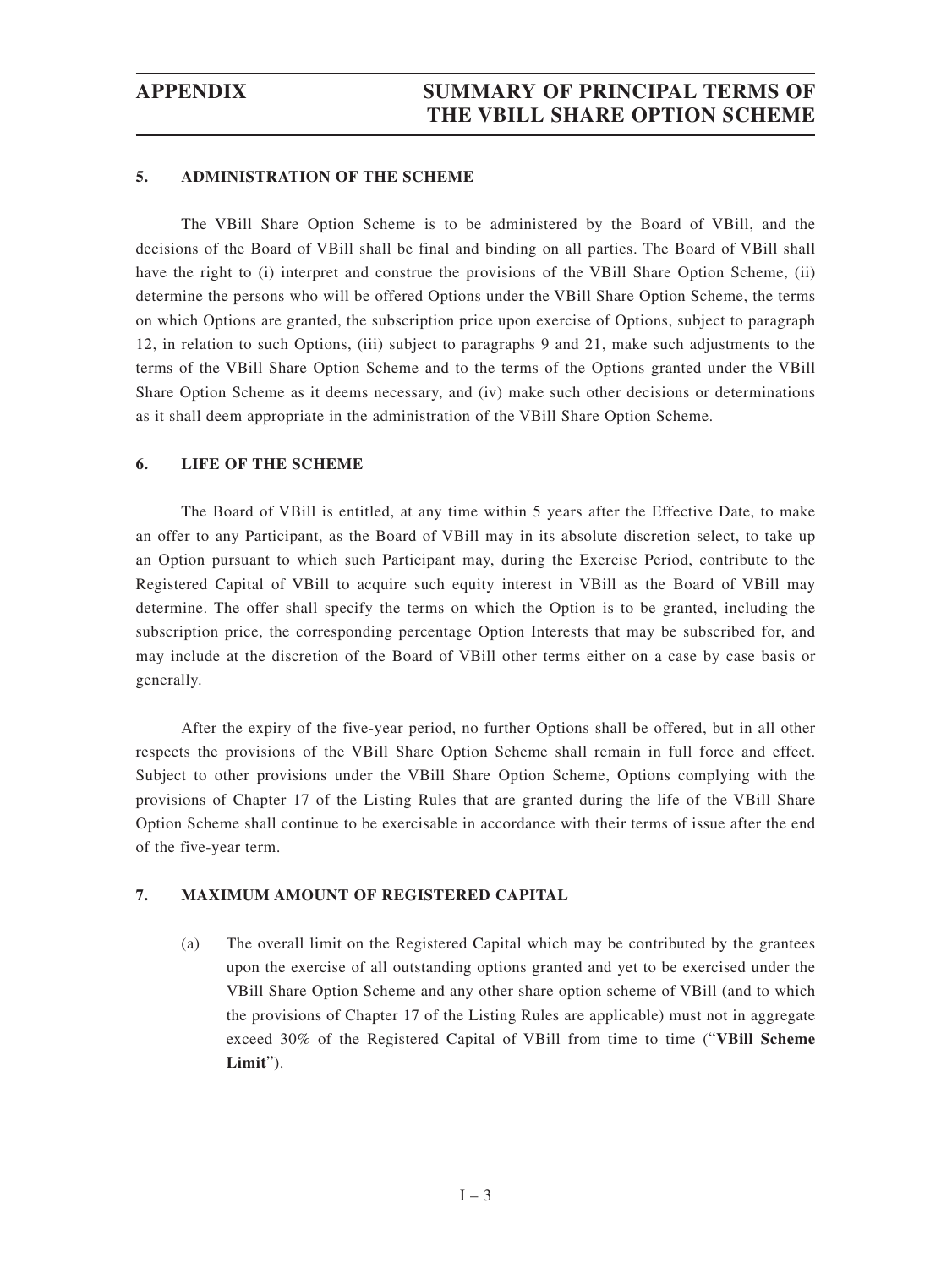## **APPENDIX SUMMARY OF PRINCIPAL TERMS OF THE VBILL SHARE OPTION SCHEME**

- (b) The total Registered Capital which may be contributed by the grantees upon exercise of all Options to be granted under the VBill Share Option Scheme and other share option schemes of VBill shall not in aggregate exceed 10% of the Registered Capital of VBill as at the date of approval of the VBill Share Option Scheme ("**VBill Scheme Mandate Limit**"), being RMB199,900,000 multiplied by 10% which equals to RMB19,990,000, assuming that there is no change in the Registered Capital of VBill between the period from the Latest Practicable Date and the date of the SGM. Options lapsed in accordance with the terms of the VBill Share Option Scheme will not be counted for the purpose of calculating the VBill Scheme Mandate Limit.
- (c) Subject to (a) above and without prejudice to (d) below, VBill may seek approval of the Shareholders in general meeting for refreshing the VBill Scheme Mandate Limit under the VBill Share Option Scheme. However, the total Registered Capital which may be contributed by the grantees upon exercise of all Options to be granted under the VBill Share Option Scheme as refreshed, and other share option schemes of VBill, shall not exceed 10% of the Registered Capital of VBill as at the date of the aforesaid approval of the VBill Scheme Mandate Limit. Options previously granted under the VBill Share Option Scheme and other share option schemes of VBill (including those outstanding, cancelled, lapsed in accordance with its terms or exercised options), will not be counted for the purpose of calculating the limit as refreshed. A circular must be sent to the Shareholders in connection with the meeting at which their approval will be sought.
- (d) Subject to (a) above and without prejudice to (c) above, VBill may also seek separate approval of the Shareholders in general meeting for granting Options beyond the VBill Scheme Mandate Limit provided the Options in excess of the VBill Scheme Mandate Limit are granted only to Participants specifically identified by the Company before such approval is sought. A circular shall be sent to the Shareholders containing a generic description of the specified Participants who may be granted such Options, the amount of Registered Capital to be enlarged and terms for the Options to be granted and the purpose of granting Options to the specified Participants with an explanation as to how the terms of the Options serve such purpose.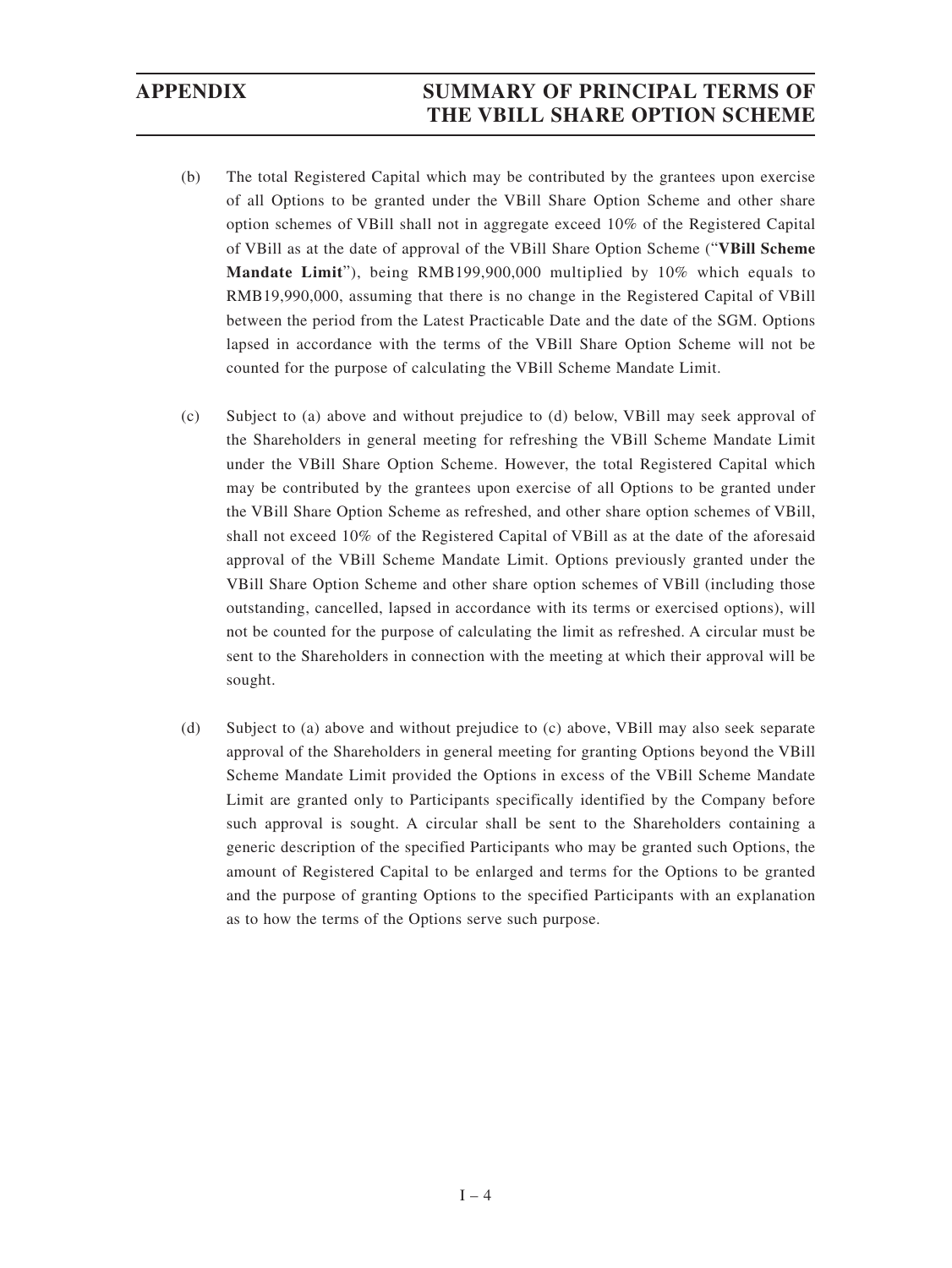#### **8. MAXIMUM ENTITLEMENT OF EACH PARTICIPANT**

The total Registered Capital contributed and to be contributed upon exercise of the Options granted to each Participant (including both exercised and outstanding Options) in any 12-month period shall not exceed 1% of the Registered Capital (the "**Individual Limit**"). Any further grant of Options to a Participant which would result in the Registered Capital contributed and to be contributed by a Participant upon exercise of all Options granted and to be granted to such Participant (including exercised, cancelled and outstanding Options) in the 12-month period up to and including the date of such further grant of Options exceeding the Individual Limit shall be subject to approval of the Shareholders in advance with such Participant and his close associates (or his associates if such Participant is a connected person) abstaining from voting. A circular must be sent to the Shareholders disclosing the identity of such Participant and the number and terms of the Options granted and to be granted. The number and terms (including the subscription price) of Options to be granted to such Participants shall be fixed before Shareholders' approval is sought and the date of the Board meeting for proposing such further grant shall for all purposes be the date of grant for the purpose of calculating the subscription price under note (1) to Rule 17.03(9) of the Listing Rules.

#### **9. GRANT OF OPTIONS TO CONNECTED PERSONS**

Each grant of Options to any Director, chief executive or substantial shareholder of the Company (or any of their respective associates) shall be subject to the prior approval of the independent non-executive Directors (excluding any independent non-executive Director who is a proposed recipient of the grant of Options). Where any grant of Options to a substantial shareholder of the Company or an independent non-executive Director, or any of their respective associates, would result in the Option Interests acquired and to be acquired upon exercise of all Options already granted and to be granted (including Options exercised, cancelled and outstanding) to such person in the 12-month period up to and including the date of grant, representing in aggregate over 0.1% of the Registered Capital, such grant of Options shall be subject to prior approval by the Shareholders (voting by way of poll). The Grantee, his associates and all core connected persons (as defined in the Listing Rules) of the Company shall abstain from voting in favour at such general meeting, and any such person may vote against the relevant resolution at the general meeting provided that his intention to do so has been stated in the circular to be sent to the Shareholders in connection therewith and has complied with Rules 13.40 to 13.42 of the Listing Rules. The circular in respect of such further grant shall contain the necessary information specified under Rule 17.04(3) of the Listing Rules.

Any change in the terms of Options granted to a substantial shareholder of the Company or an independent non-executive Director or any of their respective associates must be approved by the independent Shareholders in general meeting.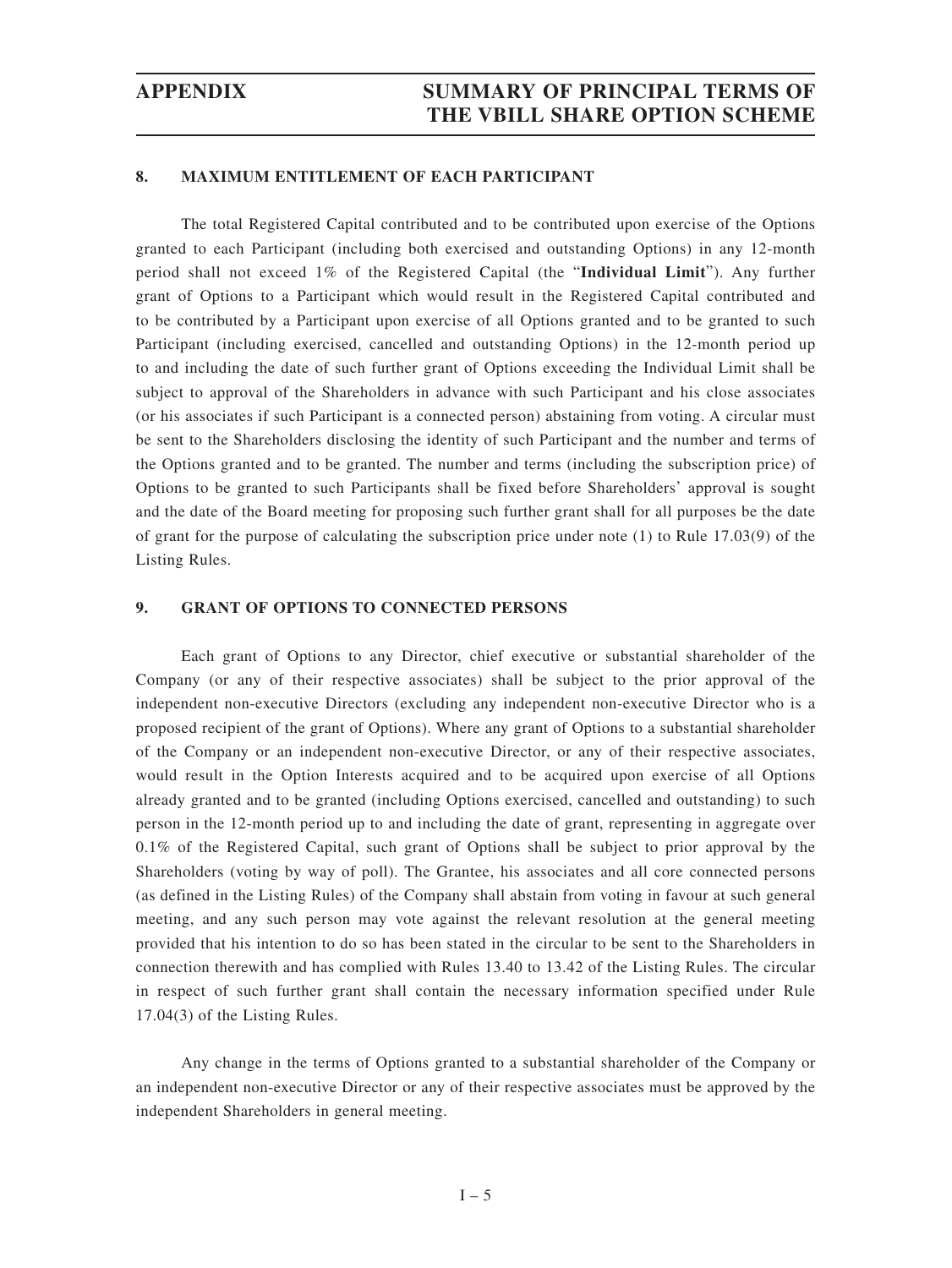## **APPENDIX SUMMARY OF PRINCIPAL TERMS OF THE VBILL SHARE OPTION SCHEME**

#### **10. MINIMUM PERIOD TO BE HELD AND PERFORMANCE TARGETS**

There is no general requirement under the terms of the VBill Share Option Scheme for any minimum period for which an Option must be held or any performance targets which must be achieved before any Options granted can be exercised. However, the Board of VBill has discretion on a case-by-case basis or generally to impose such conditions, including (i) minimum periods for which an Option must be held; and/or (ii) minimum performance targets that must be reached before the Option can be exercised in whole or in part; and/or (iii) such other terms as may be imposed at the discretion of the Board of VBill conditions on the Options where appropriate.

#### **11. TIME OF ACCEPTANCE AND EXERCISE OF OPTION**

An offer of the grant of the Option may be accepted by a Participant within seven days from the date of the offer of the Option. An Option may be exercised in accordance with and subject to the terms of the VBill Share Option Scheme at any time during the Exercise Period, or such other period to be determined and notified by the Board of VBill to each Grantee, which period may commence on the date of the grant and shall end in any event not later than 5 years from the date of grant subject to the provisions for early termination, lapse or cancellation thereof.

An offer shall be deemed to have been accepted and the Option to which the offer relates shall be deemed to have been granted and to have taken effect when the duplicate of the offer letter comprising acceptance of the offer duly signed by the Grantee with the amount which the Grantee accepts to contribute to the Registered Capital in respect of which the offer is accepted clearly stated therein, together with a total remittance in favour of VBill of RMB1.00 by way of consideration for the grant thereof, is received by VBill. Such remittance shall not be refundable in any circumstances.

#### **12. SUBSCRIPTION PRICE PAYABLE UPON EXERCISE OF OPTION**

The subscription price payable by any Grantee shall be a price to be determined by the Board of VBill in its absolute discretion at the time of the grant of the relevant Option with reference to factors which may include the business performance, value of VBill Group and individual performance of the relevant Grantee, but in any event, the subscription price shall not be less than the net asset value of the interests of VBill subject to the Option calculated from the latest audited accounts of VBill.

The subscription price shall be paid by the Grantees in cash to VBill if and when the Options are exercised.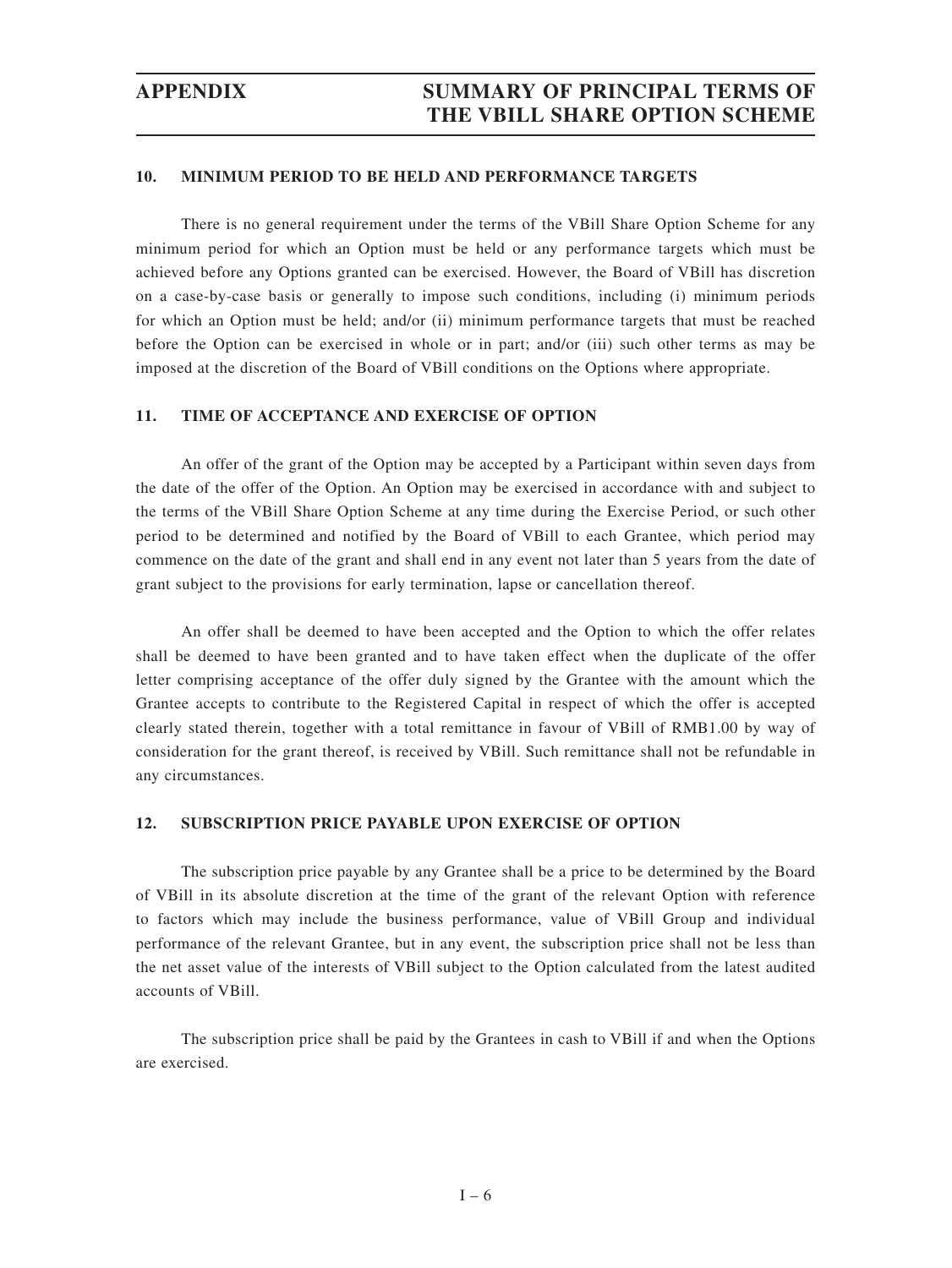## **APPENDIX SUMMARY OF PRINCIPAL TERMS OF THE VBILL SHARE OPTION SCHEME**

The subscription price of Options granted in respect of VBill after the Company has resolved to seek a separate listing of VBill on the Stock Exchange, the Growth Enterprise Market of the Stock Exchange or an overseas stock exchange and up to the listing date of VBill must be not lower than the new issue price (if any). In particular, any Options granted during the period commencing six months before the lodgement of Form A1 (or its equivalent for listing on the Growth Enterprise Market of the Stock Exchange or the overseas stock exchange) up to the listing date of VBill are subject to this requirement. For Options granted during such period, the Board of VBill will make any necessary adjustment of the subscription price so that the subscription price shall not be lower than the new issue price.

#### **13. LAPSE OF OPTIONS**

An Option shall lapse automatically (to the extent not already exercised) on a Grantee upon occurrence of any of the following events:

- (1) the Grantee, in performance of the duties as an employee of VBill (or its subsidiary(ies)), contravenes any of the provisions of the applicable PRC Companies Law or the articles of association of VBill (or its subsidiary(ies)) or conducts any acts to the significant detriment of VBill (or its subsidiary(ies));
- (2) the Grantee, through his obvious misconduct, in performance of the duties as an employee of VBill (or its subsidiary(ies)), causes significant loss to VBill (or its subsidiary(ies));
- (3) the Board of VBill, in its absolute discretion, considers the Grantee to be directly responsible for any of the financial losses or deterioration of businesses of the VBill Group;
- (4) the Grantee is liable for any criminal offence;
- (5) the Grantee is in breach of any laws, the articles of association or any regulations of VBill (or its subsidiary(ies)) or his relevant employment contract with VBill (or its subsidiary(ies));
- (6) the Grantee is in breach of the any rule of the VBill Share Option Scheme, including any terms stated by the Board of VBill in the offer for grant of the Option;
- (7) the expiry of the Exercise Period in respect of such Option; or
- (8) the termination of the VBill Share Option Scheme by the Board of VBill.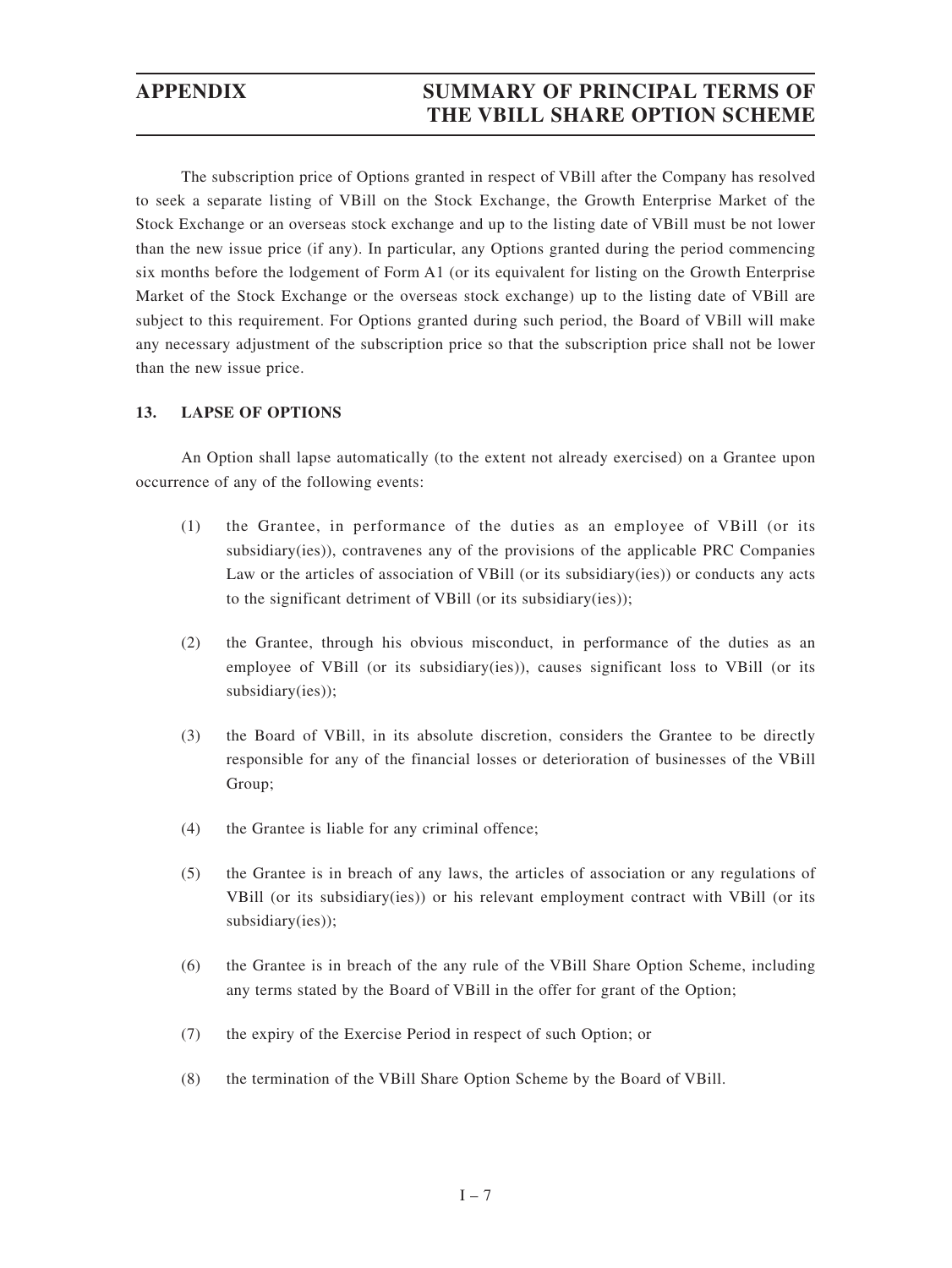#### **14. COVENANTS OF THE GRANTEE**

Each Grantee, upon exercise of his Option, shall undertake and covenant with the Board of VBill such terms and conditions as determined by the Board of VBill from time to time as stated in the offer letter.

#### **15. TERMINATION**

The Board of VBill may at any time terminate the operation of the VBill Share Option Scheme and in such event no further Options will be offered or granted but in all other respects the provisions of the VBill Share Option Scheme shall remain in full force and effect. Options which are unexercised and unexpired immediately prior to the termination of the operation of the VBill Share Option Scheme shall continue to be valid and exercisable in accordance with their terms of issue after the termination of the VBill Share Option Scheme.

#### **16. OPTION PERSONAL TO GRANTEE**

An Option is personal to the Grantee and shall not be transferable or assignable.

### **17. RESTRICTIONS ON THE TIME OF GRANT**

For so long as the Shares are listed on the Stock Exchange, no offer for grant of Options shall be made after an inside information has come to the knowledge of the Company until the Company has announced such information. In particular, during the period commencing one month immediately preceding the earlier of (a) the date of the meeting of the Directors for the approval of the Company's results for any year, half-year, quarterly or any other interim period (whether or not required under the Listing Rules); and (b) the last date on which the Company must publish an announcement of its results for any year, half-year, quarterly or any other interim period (whether or not required under the Listing Rules), and ending on the date of the announcement of the results, no offer for grant of Option may be made. No Option may be granted during any period of delay in publishing a results announcement.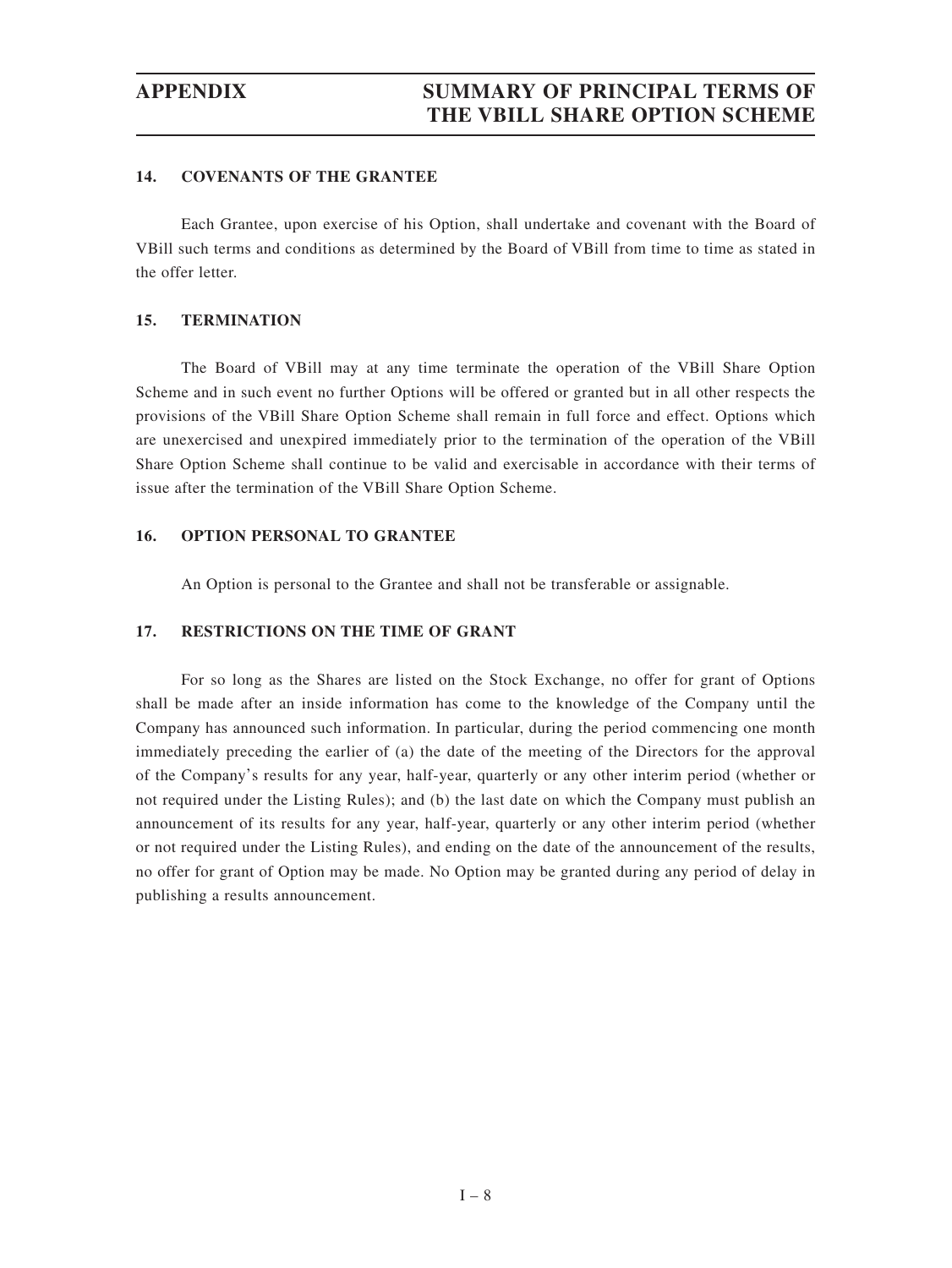#### **18. RANKING OF OPTION INTERESTS**

The Option Interests acquired by a Grantee upon the exercise of an Option will be subject to all the provisions of the articles of association of VBill and will rank pari passu in all respects with the equity interests held by other shareholders of VBill on the date such Option is duly exercised ("**Exercise Date**") and accordingly will entitle the holders thereof to participate in all dividends or other distributions paid or made on or after the Exercise Date other than any dividend or other distribution previously declared or recommended or resolved to be paid or made if the record date therefor shall be before the Exercise Date. The Option Interests shall only be deemed to carry voting rights until the completion of the registration of the Grantee as a holder of such Option Interests in accordance with all applicable laws.

Where VBill cancels Options and issues new ones to the same Grantee, the issue of such new Options may only be made under the VBill Share Option Scheme with available unissued Options (excluding the cancelled Options) within the VBill Scheme Mandate Limit or the new limits approved by Shareholders pursuant to sub-paragraph 7(c) and (d) above.

#### **19. RIGHTS ON WINDING UP**

Subject to the applicable PRC laws, in the event of a resolution being proposed for the winding-up of VBill during the Exercise Period, the Grantee may, subject to the provisions of all applicable laws, by notice in writing to VBill at any time not less than two Business Days before the date on which such resolution is to be considered and/or passed, exercise his Option (to the extent not already exercised) either to its full extent or to the extent specified in such notice in accordance with the provisions of the VBill Share Option Scheme and VBill shall register such Grantee as holder of the Option Interests therefor in respect of which such Grantee has exercised his Option not less than one Business Day before the date on which such resolution is to be considered and/ or passed whereupon the Grantee shall accordingly be entitled, in respect of the Option Interests acquired, to participate in the distribution of the assets of VBill available in liquidation pari passu with other existing shareholders on the day prior to the date of such resolution. Subject thereto, all Options then outstanding shall lapse and determine on the commencement of the winding-up of VBill.

#### **20. CANCELLATION OF OPTIONS**

The Board of VBill shall be entitled for the following causes to cancel any Option in whole or in part by giving notice in writing to the Grantee stating that such Option is thereby cancelled with effect from the date specified in such notice (the "**Cancellation Date**"):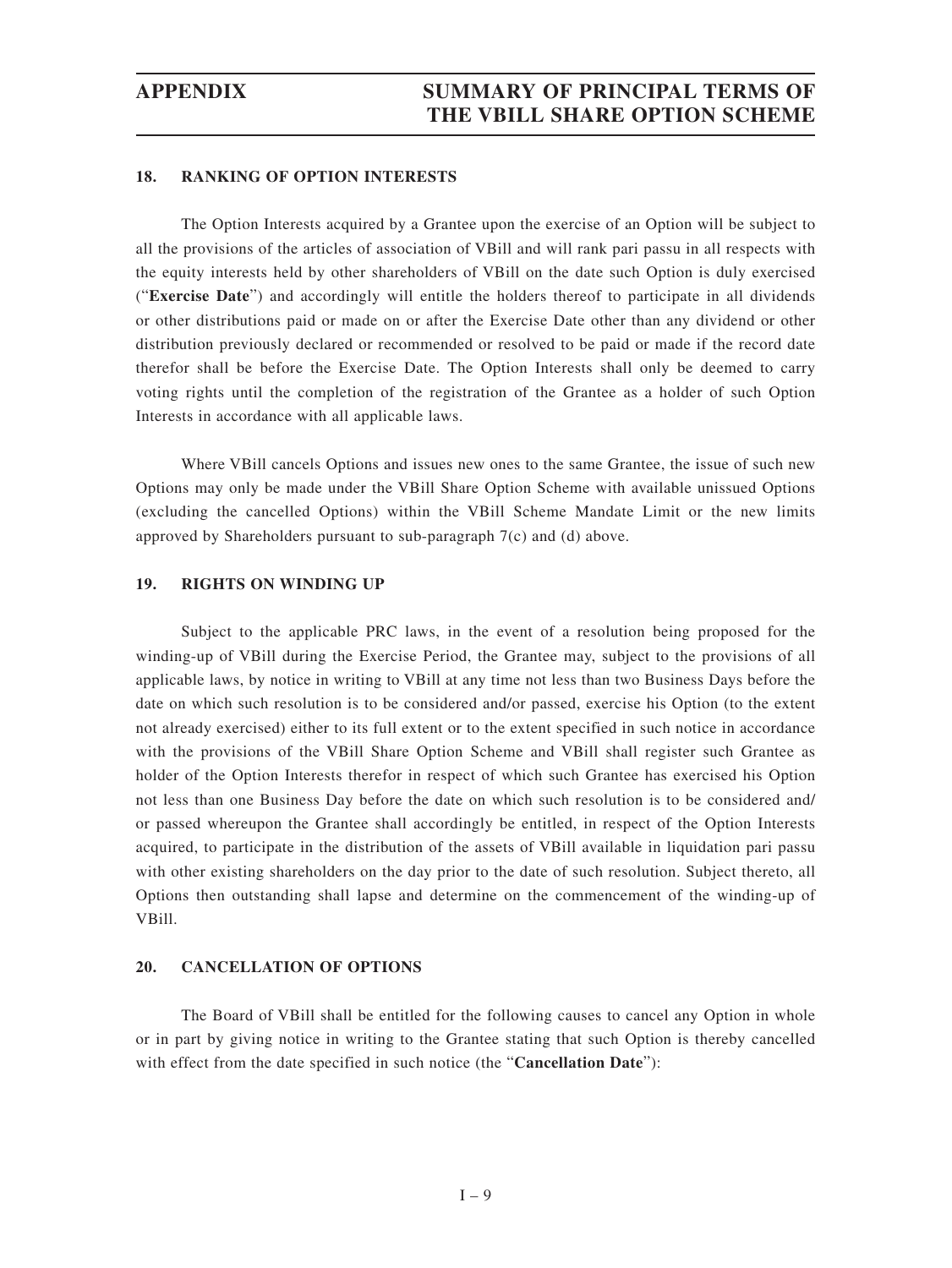- (i) the Grantee commits or permits or attempts to commit or permit a breach of the paragraph headed "16. OPTION PERSONAL TO GRANTEE" or any terms or conditions attached to the grant of the Option;
- (ii) the Grantee makes a written request to the Board of VBill for the Option to be cancelled; or
- (iii) if the Grantee has, in the opinion of the Board of VBill, conducted himself in any manner whatsoever to the detriment of or prejudicial to the interests of VBill or its subsidiary(ies).

The Option shall be deemed to have been cancelled with effect from the Cancellation Date in respect of any part of the Option which has not been exercised as at the Cancellation Date. No compensation shall be payable upon any such cancellation, provided that the Board of VBill shall be entitled in its discretion to pay such compensation to the Grantee in such manner as it may consider appropriate in any particular case.

### **21. AMENDMENT TO VBILL SHARE OPTION SCHEME**

The VBill Share Option Scheme may be altered in any respect by a resolution of the Board of VBill except that the provisions of the VBill Share Option Scheme as to (i) the definitions of "Participant", "Grantee" and "Exercise Period"; and (ii) the provisions of the VBill Share Option Scheme relating to the matters governed by Rule 17.03 of the Listing Rules, shall not be altered to the advantage of the Participants except with the prior approval of the Shareholders in general meeting, provided that no such alteration shall operate to affect adversely the terms of issue of any Option granted or agreed to be granted prior to such alteration except with the consent or sanction of such majority of the Grantees.

Any alterations to the terms and conditions of the VBill Share Option Scheme which are of a material nature or any change to the terms of Options granted must be approved by the Shareholders in general meeting, except where the alterations take effect automatically under the existing terms of the VBill Share Option Scheme. The amended terms of the VBill Share Option Scheme or the Options shall comply with the relevant requirements of Chapter 17 of the Listing Rules.

Any change to the authority of the Board of VBill or scheme administrators in relation to any alteration to the terms of the VBill Share Option Scheme shall be approved by the Shareholders in general meeting.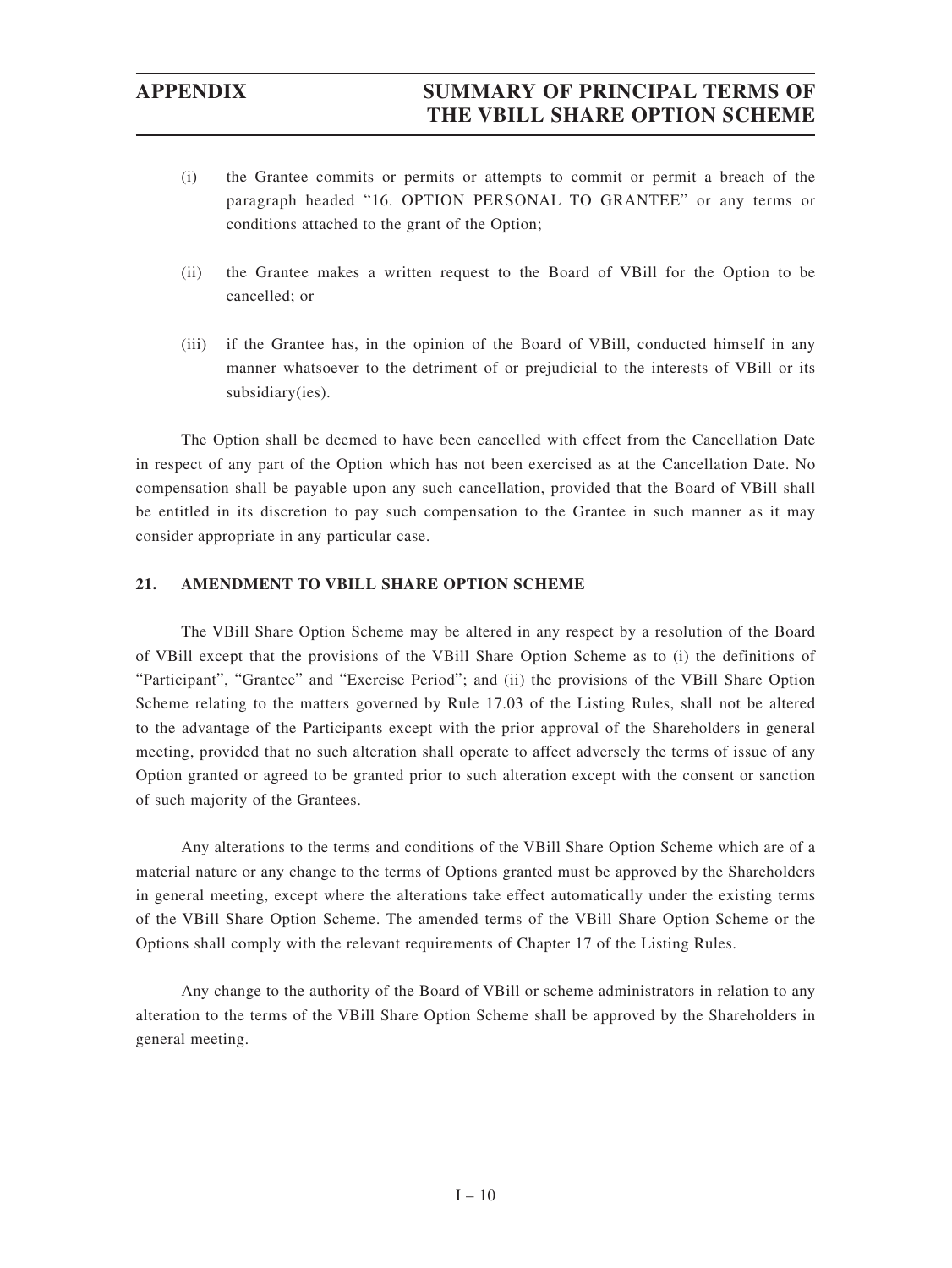## **NOTICE OF SGM**



# **HI SUN TECHNOLOGY (CHINA) LIMITED**

**高 陽 科 技(中 國)有 限 公 司 \*** (Incorporated in Bermuda with limited liability)

**(Stock Code: 818)**

**NOTICE IS HEREBY GIVEN** that a special general meeting ("**Meeting**") of Hi Sun Technology (China) Limited ("**Company**") will be held at Room 2515, 25th Floor, Sun Hung Kai Centre, 30 Harbour Road, Wanchai, Hong Kong at 11:00 a.m. on Monday, 5 February 2018 for the purpose of considering and, if thought fit, passing the following ordinary resolutions (with or without modifications):

### **ORDINARY RESOLUTIONS**

- 1. "**THAT** the rules of the proposed share option scheme of 隨行付支付有限公司 (unofficial English translation being VBill Payment Co. Ltd.) ("**VBill Share Option Scheme**") (a copy of which has been produced to this Meeting marked 'A' and initialled by the chairman of the Meeting for the purpose of identification) be and are hereby approved and the directors of the Company be and are hereby authorised to execute such documents and take such action as they deem appropriate to implement and give effect to the VBill Share Option Scheme."
- 2. "**THAT** subject to the passing of resolution no.1, the grant of option to Mr. Shen Zheng pursuant to VBill Share Option Scheme, details of which are set out in the circular of the Company dated 19 January 2018, be and is hereby confirmed, approved and ratified."
- 3. "**THAT** subject to the passing of resolution no.1, the grant of option to Mr. Li Huimin pursuant to VBill Share Option Scheme, details of which are set out in the circular of the Company dated 19 January 2018, be and is hereby confirmed, approved and ratified."

For identification purpose only